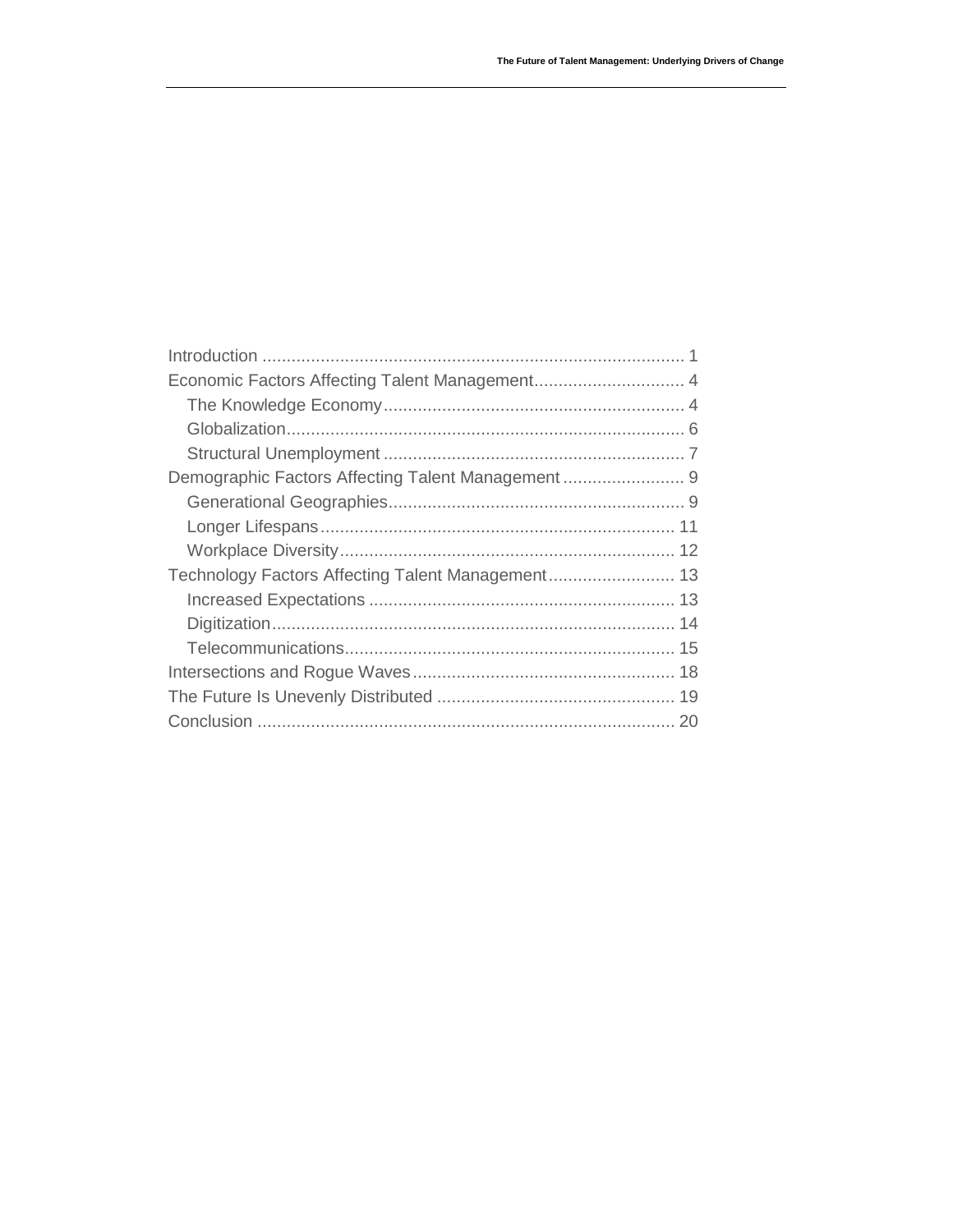### Introduction

The next generation of talent management practices and solutions will largely be driven by economic evolution, demographic changes, and technology advancements. These factors are dramatically influencing the way people work, the way companies are organized, and the way talent is managed. This paper explores how current business and talent management processes and technology must evolve in order to effectively deliver business value in the next 5 to 10 years.

The research presented in this paper is supported by interviews with thought leaders in talent management, including practitioners, academics, and technologists from around the globe. Using the Oracle white paper *The Future of Talent Management: The Four Stages of Evolution* as its base, this paper builds on the unified talent management systems and processes identified as the final stage in the talent management evolution.

The key economic factors driving changes in talent management are

- **The knowledge economy.** The transition to a knowledge economy has transformed the way we value companies. Talent is now a required strategic asset. Key changes in the future include a continued blurring of the line between inside and outside talent that will result in an expansion of the talent management scope.
- **Globalization.** European expansion is well-known; the top expansion prospects for global companies now include China, Russia and Eastern Europe, Mexico and South America, and the rest of Asia—not the usual suspects. This continued expansion provides both challenges and opportunities around talent utilization, diversity, and risk management.
- **Skills gaps and structural unemployment.** An ever-increasing pace of change means organizations will face more structural unemployment challenges and skill gap issues. As a result, reskilling and continuous peer-to-peer learning cultures will become increasingly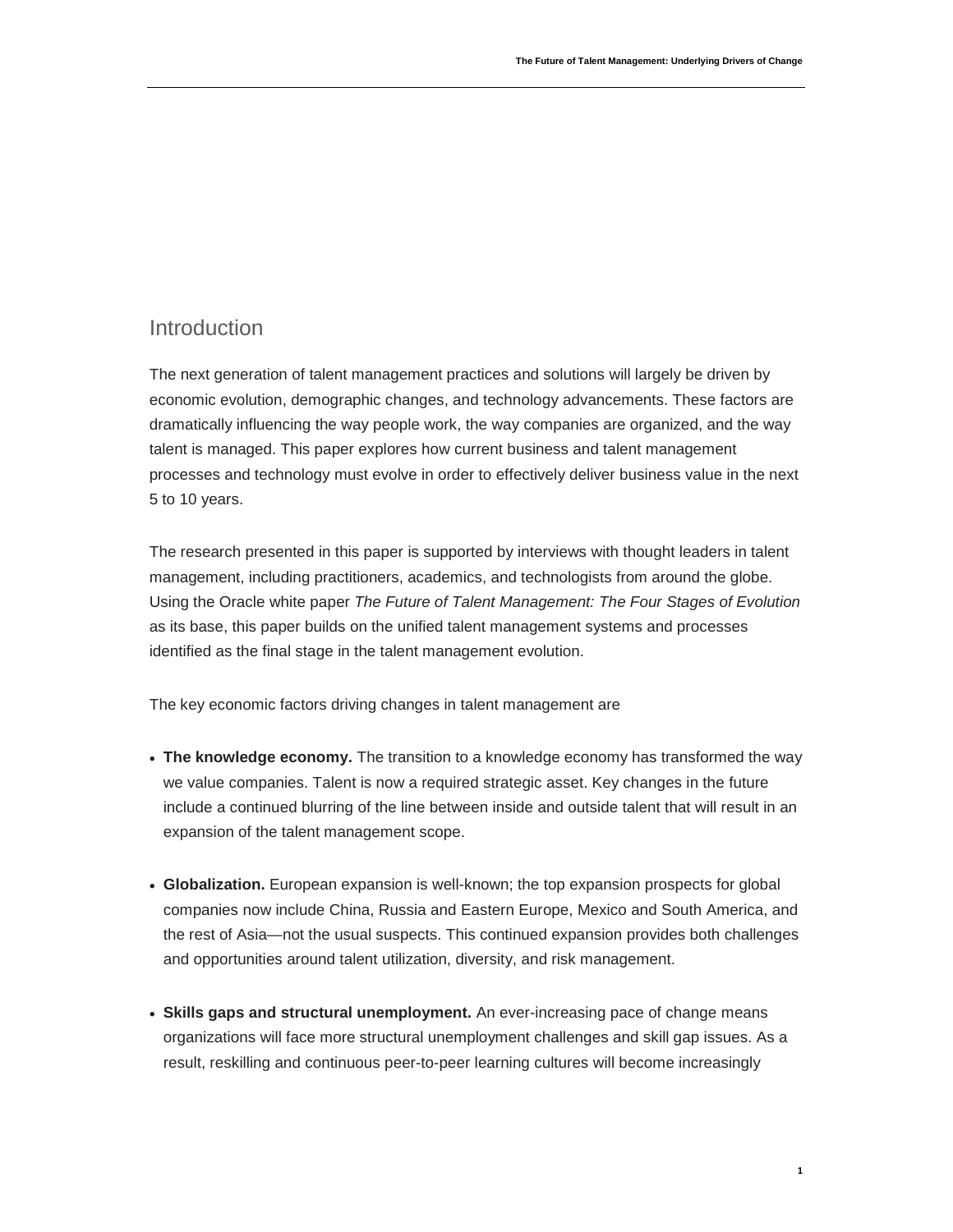important, as will the ability to rapidly and accurately identify current skills and talent in the organization.

The key demographic factors driving changes in talent management are

- **Generational geographies.** Although Baby Boomer retirement has been top-of-mind for many years in the U.S., even more significant demographic changes are happening outside the U.S., where population growth rates and aging populations are poised to stifle local economies. The ability for organizations to successfully tap into global talent or effectively move talent from areas of abundance to scarcity is becoming a strategic issue.
- **Longer lifespans.** The aging of the global workforce is only half of the story. Increased health and longevity mean that seniors are working longer, enabling organizations to keep experienced team members into their retirement years. But it also complicates workforce planning and raises generational challenges related to long-term succession planning.
- **Workplace diversity.** Workplace and team diversity is increasing, principally fueled by globalization and demographic changes. A more diverse pool of talent affords new opportunities such as hiring workers who are underrepresented in the workforce of a particular country to gain competitive advantage. For all the benefits of diversity, it also can carry risks related to team cohesion, cultural bias, and initial productivity.

The key technology factors driving changes in talent management are

• **Increased expectations.** Technology advances are increasing exponentially. As candidates and employees adopt new gadgets and technology in their personal lives, they will increasingly expect similar tools and levels of empowerment in their professional lives. They will judge employers by their commitment to employee enablement and the company's ability to quickly transition consumer tech to enterprise tech.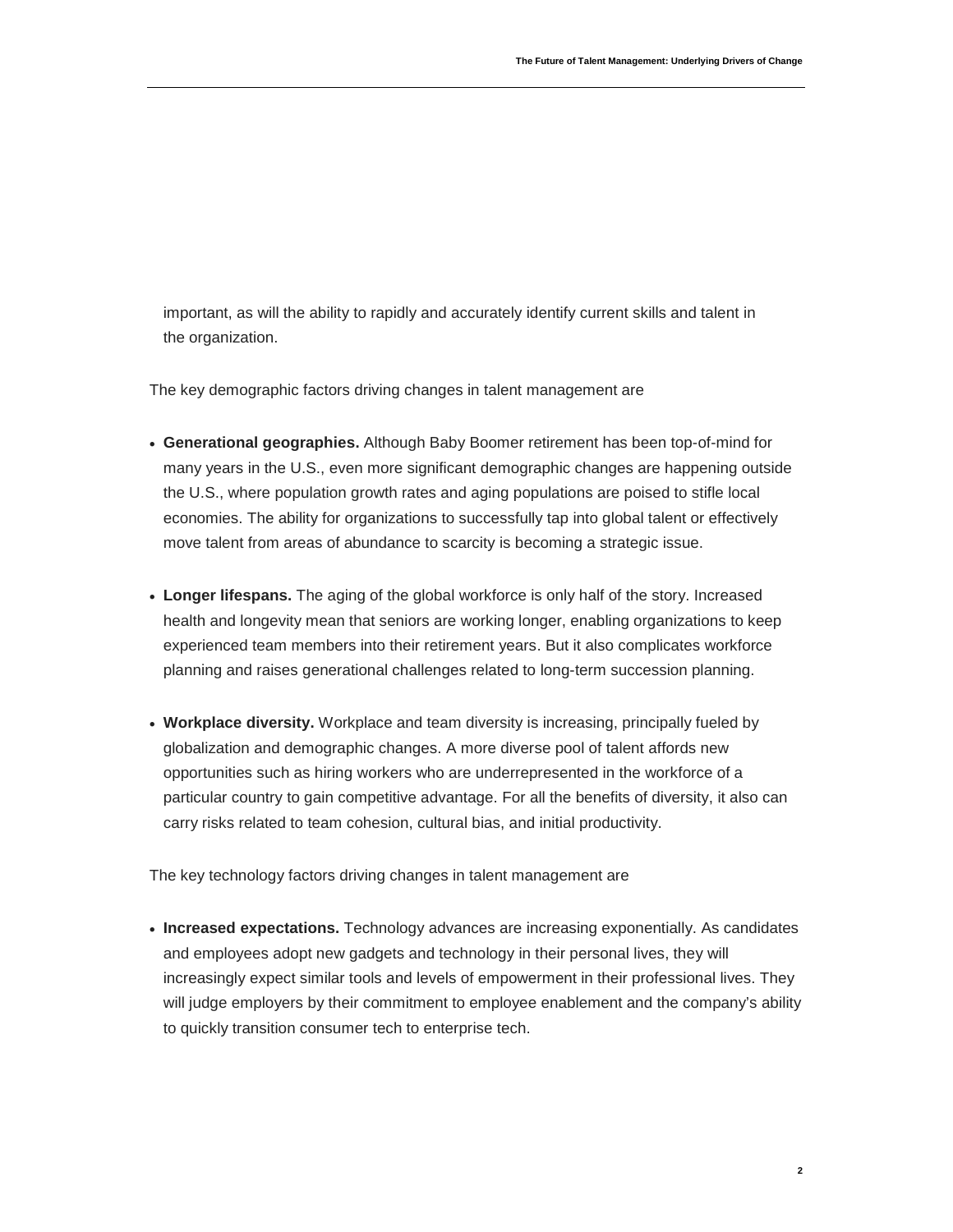- **Digitization.** Over the past decade, employee talent data has been digitized and integrated into comprehensive talent profiles. Techniques such as attribute matching and recommendation technologies can be applied in talent management to find and match candidate or employee profiles that meet business needs.
- **Telecommunications.** With the increase in the market penetration of smartphones and tablet devices, a significant portion of the world's human potential will have access to rich Web and application experiences from anywhere. This enables organizations to source and collaborate on knowledge work with any part of the world, tapping into a global talent pool.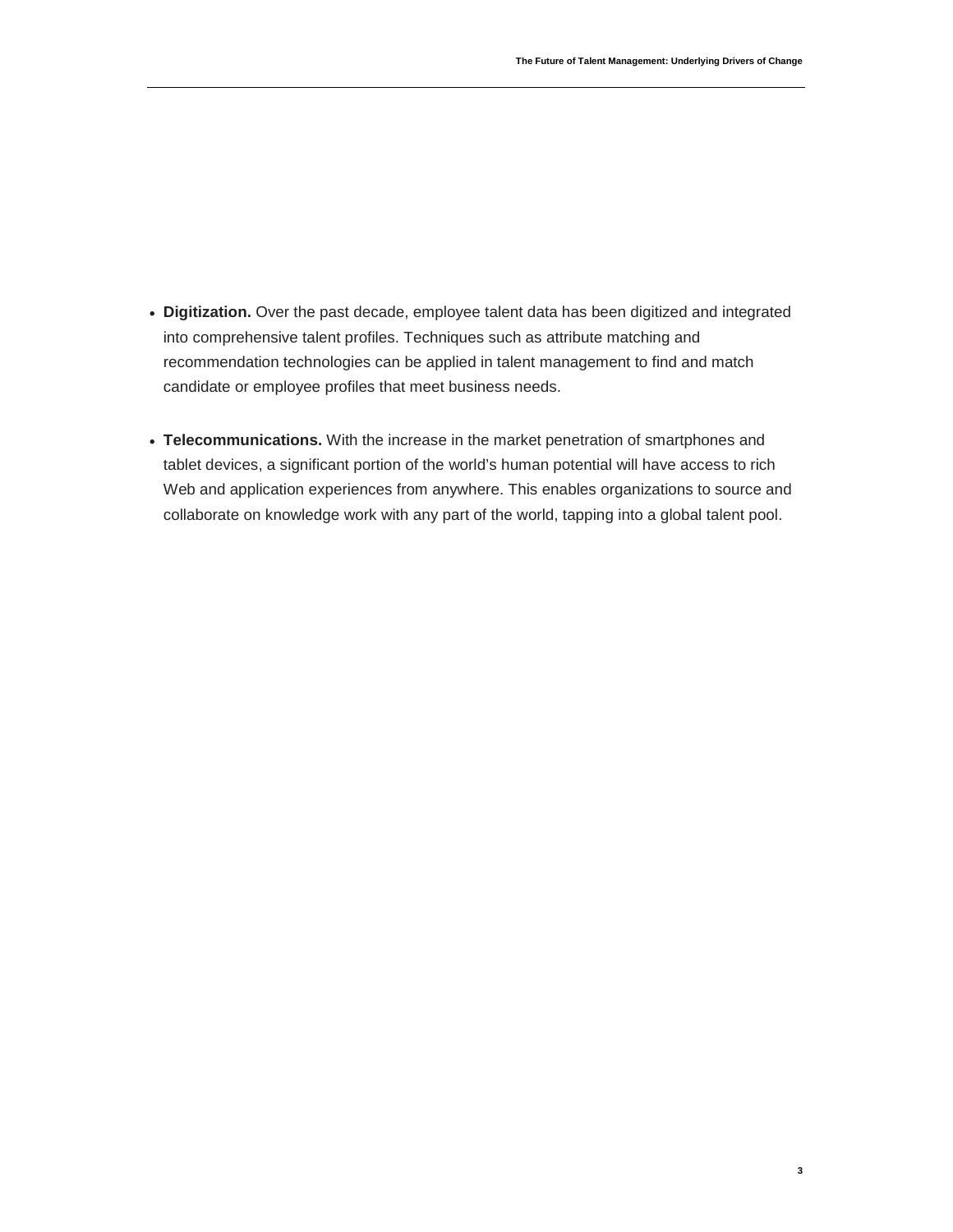# Economic Factors Affecting Talent Management

Although there are an innumerable economic factors that impact talent management practices, the three most relevant long-term are

- The knowledge economy
- Globalization
- Skill gaps and structural unemployment

### The Knowledge Economy

The Information Age moved the basis of economic value from goods to intellectual assets, information, and the talent that develops them. It is now widely acknowledged that intangible assets, which largely consist of know-how, unique intellectual property, and patent rights, drive more than 80 percent of the valuations of publicly traded companies.<sup>[1](#page-5-0)</sup>



Figure 1. In the past 30 years, intangible knowledge-based assets overtook tangible assets in determining company valuations.

In today's economy, talent is the most strategic asset, and people are the greatest creator of value. This trend will continue into the future, but there is a key corollary to it that will dramatically impact talent management and future company valuations: the blurring of external and internal talent. This blurring started as soon as people could participate in chat rooms and external e-mail exchanges while at work. For many years, these activities were largely ad hoc and employee driven, but this is changing.

<span id="page-5-0"></span><sup>1</sup> Deloitte Consulting, "The Rembrandt in the Corporate Attic: Extracting Maximum Value from Intellectual Assets" [deloitte.com/assets/Dcom-](http://www.deloitte.com/assets/Dcom-SouthAfrica/Local%20Assets/Documents/Extracting%20maximum%20value%20from%20intellectual%20assets.pdf)[SouthAfrica/Local%20Assets/Documents/Extracting%20maximum%20value%20from%20intellectual%20](http://www.deloitte.com/assets/Dcom-SouthAfrica/Local%20Assets/Documents/Extracting%20maximum%20value%20from%20intellectual%20assets.pdf) [assets.pdf](http://www.deloitte.com/assets/Dcom-SouthAfrica/Local%20Assets/Documents/Extracting%20maximum%20value%20from%20intellectual%20assets.pdf).

**4**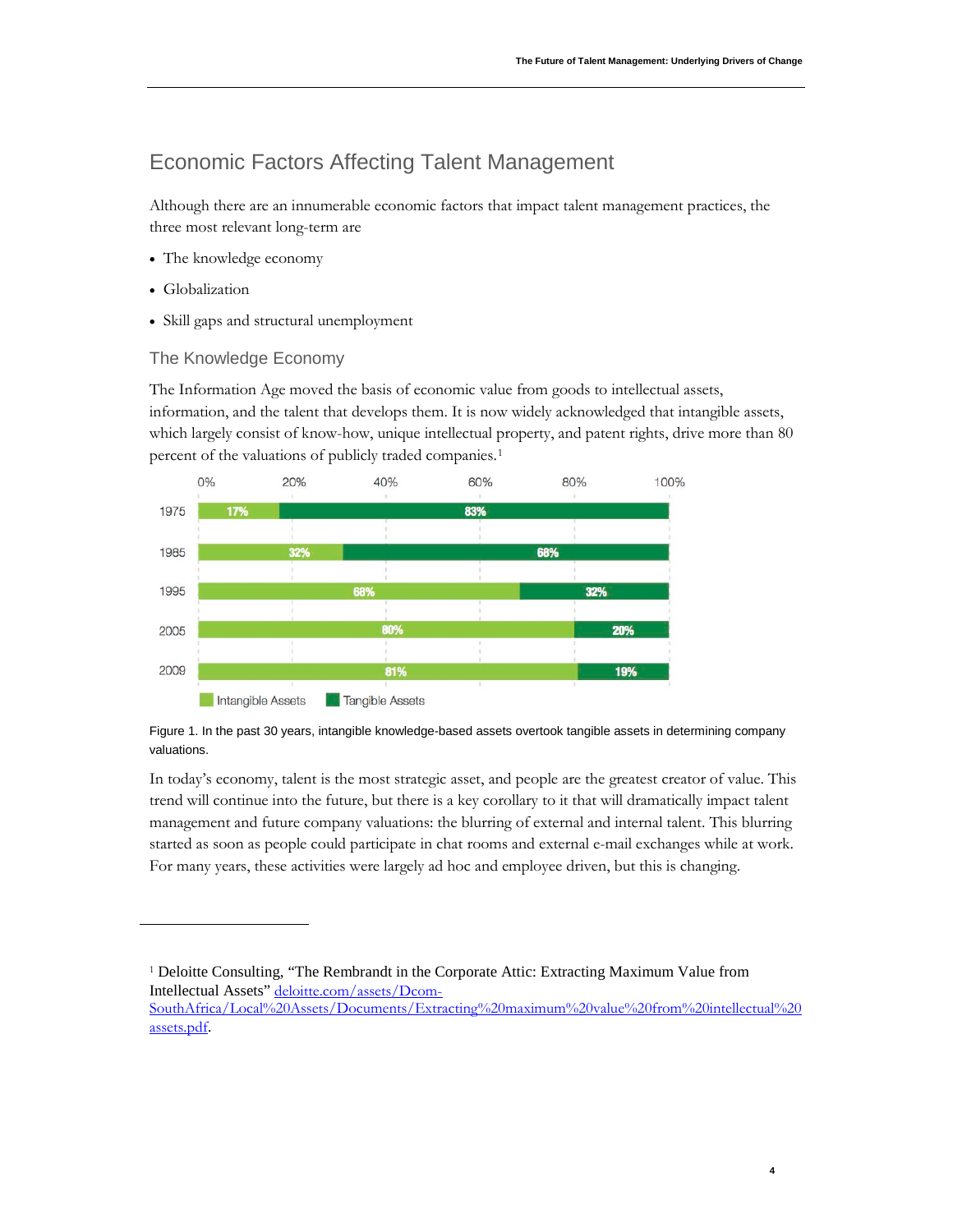Leading-edge organizations have codified efforts to tap into the talent and intellectual capital of not only employees, but also customers, partners, and the public at large in an effort to create an extended electronic community. There are numerous examples of this sort of activity, such as

- Customer support portals where customers can answer each other's questions, which reduces costs by eliminating expensive customer support calls
- External ideation platforms—such as the Dell IdeaStorm[2](#page-6-0) or the Starbucks My Starbucks[3](#page-6-1) —are sites that solicit ideas for new services, new products, and even new social programs to enable greater customer loyalty and engagement
- Partner and customer innovation efforts—such as P&G's ability to source more than 50 percent of its new product ideas to external innovation, [4](#page-6-2) driving industry-leading standards for new product launch rates
- Dedicated solutions that connect internal needs to external talent, including such well-known efforts as Innocentive,<sup>[5](#page-6-3)</sup> eLance,<sup>[6](#page-6-4)</sup> TopCoder,<sup>[7](#page-6-5)</sup> and MechanicalTurk,<sup>[8](#page-6-6)</sup> programs designed to reduce costs, solve otherwise intractable issues, and increase organizational agility in lean times

There is also a dramatic increase in the traditional uses of outside talent. The use of contingent workers is way up and will increase even more in the future. In fact, 35 percent of employers plan to increase their use of contingent workers by 50 percent or more. Labor law firm Littler Mendelson believes that contingency employment could eventually represent 50 percent of our workforce. In 2003, contingent workers represented just 13 percent of the workforce.<sup>[9](#page-6-7)</sup>

It's clear that organizations are increasingly deriving value from talent that is outside the company. It's equally true—given the success of these organizations—that this trend will continue and accelerate in the future.

<span id="page-6-0"></span><sup>2</sup> ideastorm.com

<span id="page-6-1"></span><sup>3</sup> mystarbucksidea.force.com

<span id="page-6-2"></span><sup>4</sup> https://secure3.verticali.net/pg-connection-portal/ctx/noauth/PortalHome.do, hbswk.hbs.edu/ archive/5258.html

<span id="page-6-3"></span><sup>5</sup> innocentive.com

<span id="page-6-4"></span><sup>6</sup> elance.com

<span id="page-6-5"></span><sup>7</sup> topcoder.com

<span id="page-6-6"></span><sup>8</sup> mturk.com

<span id="page-6-7"></span><sup>9</sup> workforce.com/section/recruiting-staffing/feature/special-report-contingent-staffingthe-futurecontingent/index.html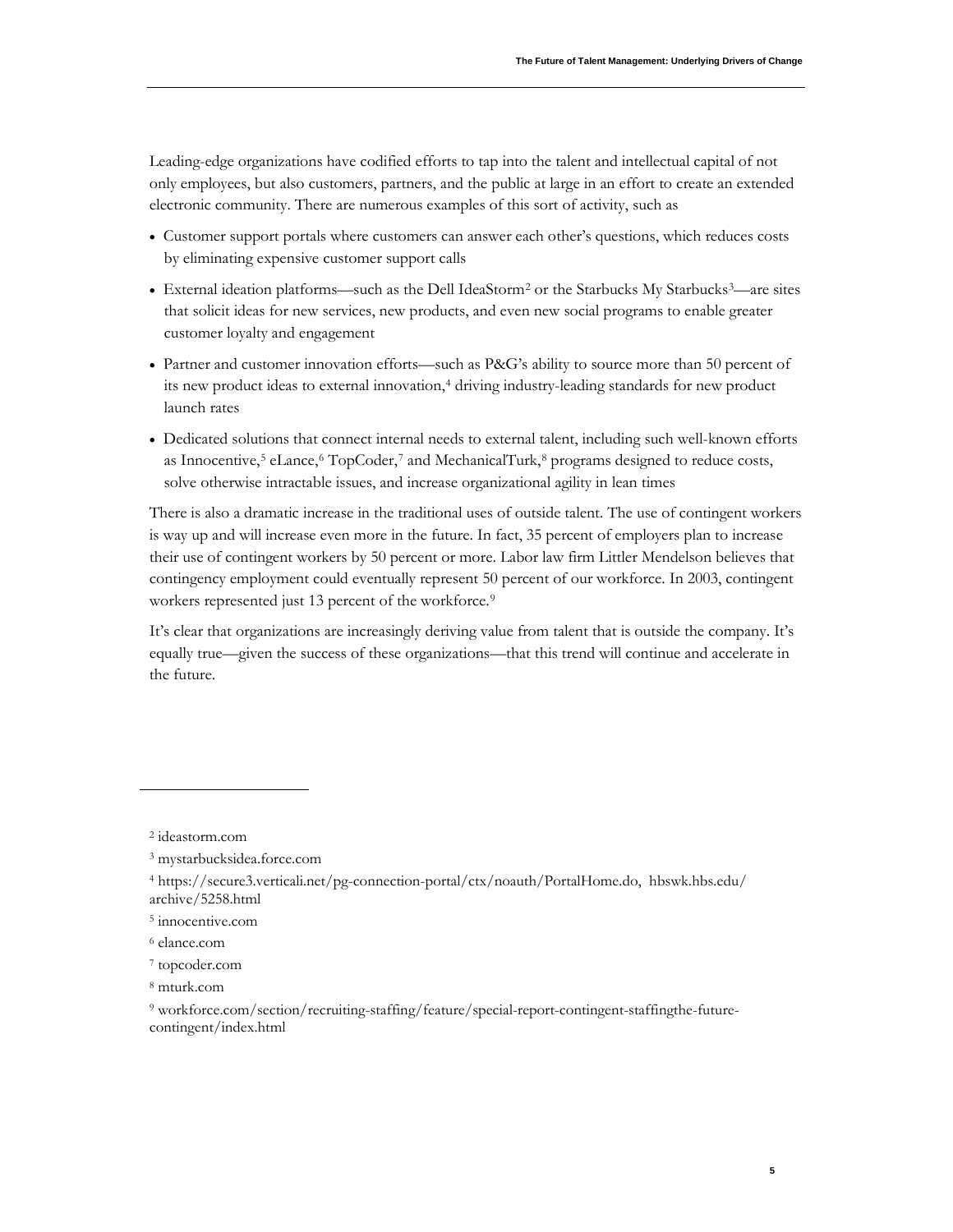HP is making extensive use of forum technologies and customer expertise. It has 50 "super contributors," enthusiastic customers who voluntarily share knowledge and help fellow peers on the forums. In 2010, they contributed 52 percent of the accepted solutions for their fellow customers. By contrast, 100 "HP Ambassadors," dedicated HP employees who converse with customers and share their expertise to solve issues, find information, and help customers get the most out of their HP products and services, created 10 percent of the accepted solutions.[10](#page-7-1)

The blurring of the line between employees within the organization and those outside it is also driving talent management changes, particularly around sourcing, strategic workforce planning, and employee engagement. Given these changes, executives in leading companies are increasingly focused on talent management issues, recognizing that talent, wherever it comes from, is their only sustainable competitive advantage.

#### **Globalization**

The economies of countries around the world have become increasingly integrated. Globalization has allowed businesses to expand their operations into new countries and new markets, increasing the diversity of their customer base and their workforce. Although the core story of globalization has been a market expansion into developing economies, a new chapter is being written—one in which companies from emerging markets are now moving aggressively beyond their own borders.

In a recent study, IBM found that China and India are still top targets for headcount expansion; among survey respondents, 40 percent planned to expand into China, and 29 percent expected to expand into India. The next significant targets are a bit more surprising though: Russia and Eastern Europe at 23 percent, Latin America at 26 percent, and Other Asia (excluding Japan, Australia, South Korea, and China) at 25 percent.<sup>[11](#page-7-0)</sup>

The most interesting data point is the number of companies that plan to expand into Russia and Eastern Europe. Just a bit more than 20 years ago, these talent markets were hyper local and literally walled off from the rest of the world. With the fall of the Berlin Wall in 1989, however, this began to change. Talent that had previously been inaccessible became available. Today, we might look at the Arab Spring as a similar inflection point that may result in an opening of the talent pool in the Middle East. In certain countries, continued democratic reforms and social equality trends could result in the emerging availability of female workers or minorities. Savvy talent leaders will anticipate these changes and have the systemic and strategic capability to be first movers into these emerging talent markets.

Although global talent leaders are looking for newly available pools of talent, those in mature economies also need to protect the talent in their own backyard. Many companies in emerging markets

<span id="page-7-1"></span><sup>10</sup> lithosphere.lithium.com/t5/ideas/v2/ideaexchangepage/blog-id/Awards

<span id="page-7-0"></span><sup>11</sup> Working Beyond Borders, www-304.ibm.com/businesscenter/fileserve?contentid=221519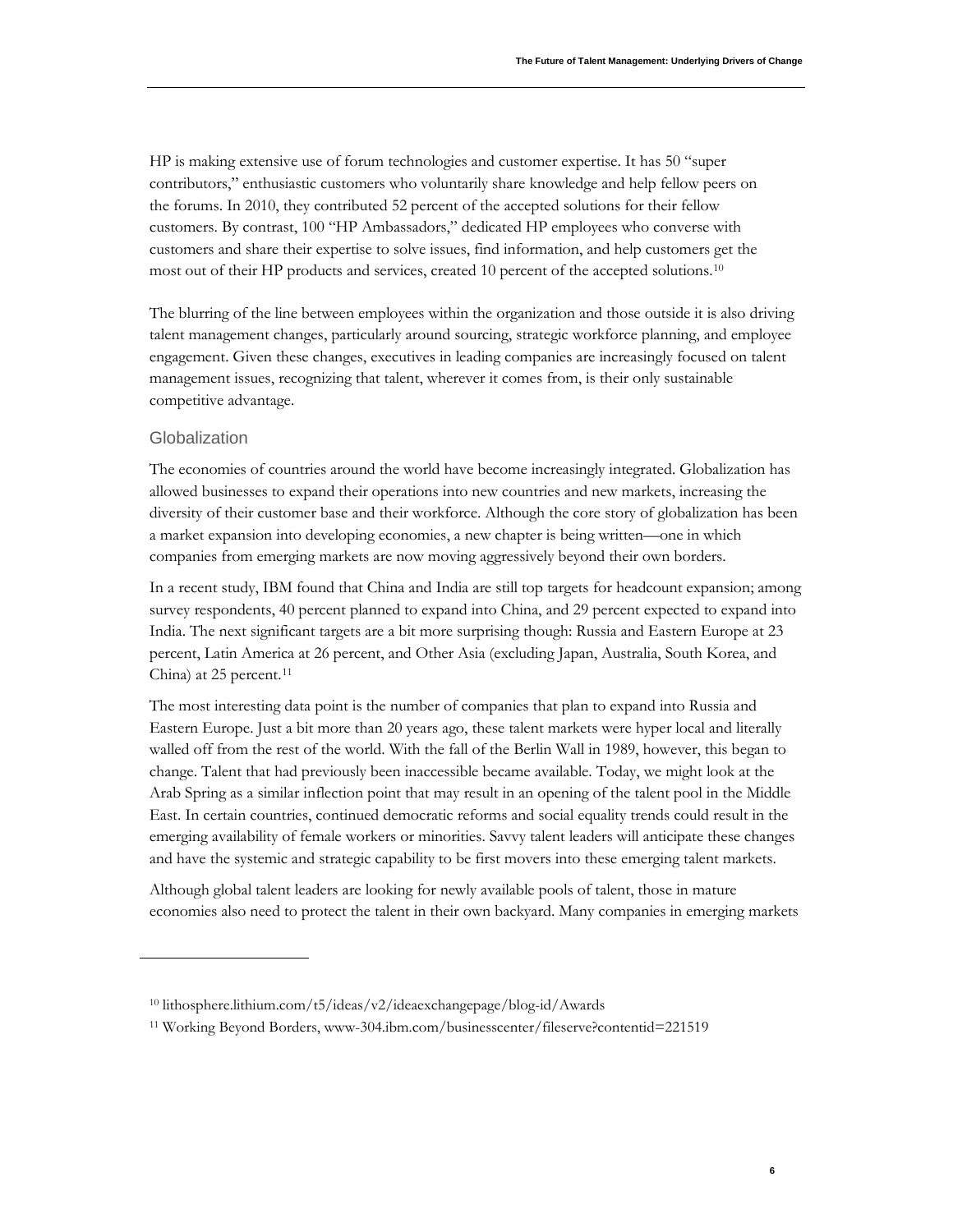are now effectively competing for global talent. Until fairly recently, globalization and the related utilization of global talent pools has been characterized by low risks and high rewards for the developed world. But with the continued growth of companies in emerging markets, this is changing dramatically. Companies from mature economies now must compete on their home turf, not just with their local competitors or other established multinationals, but also with emerging multinationals from developing economies.<sup>12</sup>

One way to offset the increased pressure on local talent is to work with policy-makers to foster more open and fluid talent markets at home. According to The Global Talent Index Report<sup>[13](#page-8-1)</sup> from The *Economist,* policy decisions can have a significant impact on a country's talent environment ranking. Europe in particular places well in the report, capturing 12 of the top 20 spots. The Nordic countries, due to a strong investment in compulsory and university education, make a strong showing with 4 rankings in the top 10. Germany and France also rank well due to a reduction in the restrictiveness of labor laws and wage regulation, which fosters more openness and less friction in their labor markets.

The positive movements of these countries highlight the importance of policy decisions in creating a competitive talent environment, which suggests that business leaders may benefit from increased interaction with policymakers regarding talent-related legislation. As organizations compete with an ever-growing list of companies from emerging markets, a steady supply of local talent can help offset losses in offshore markets.

### Structural Unemployment

Like any market system, the central attributes of the global economy include balance, flow, and selfcorrection. Most people think of these issues in terms of capital and other financial instruments, but the same attributes apply to the talent market as well. Unfortunately, today's global talent market is largely inefficient and is characterized by a high degree of friction relative to the redistribution of talent.

One result of this inefficiency is long periods of unaddressed and persistent skill gaps. Structural unemployment is a particularly difficult scenario in which certain skills are no longer required, not just within a particular company, but within an entire sector. Structural unemployment may be the result of cyclical boom and bust cycles, offshoring of particular industries, or the demise of certain sectors due to technology or culture change. Whatever the cause, the result is an uneven distribution of talent relative to the available jobs. In periods of structural unemployment, candidates with certain kinds of skillsets can't find jobs, and companies can't staff certain kinds of open positions. The U.S. is clearly facing some of these issues today. Fully loaded unemployment in the U.S. is now greater than 16 percent, yet job openings for critical roles in some industries remain unfilled for months at a time.

<span id="page-8-1"></span>13 globaltalentindex.com/Resources/gti-map.aspx#

<span id="page-8-0"></span><sup>12</sup> www-304.ibm.com/businesscenter/fileserve?contentid=221519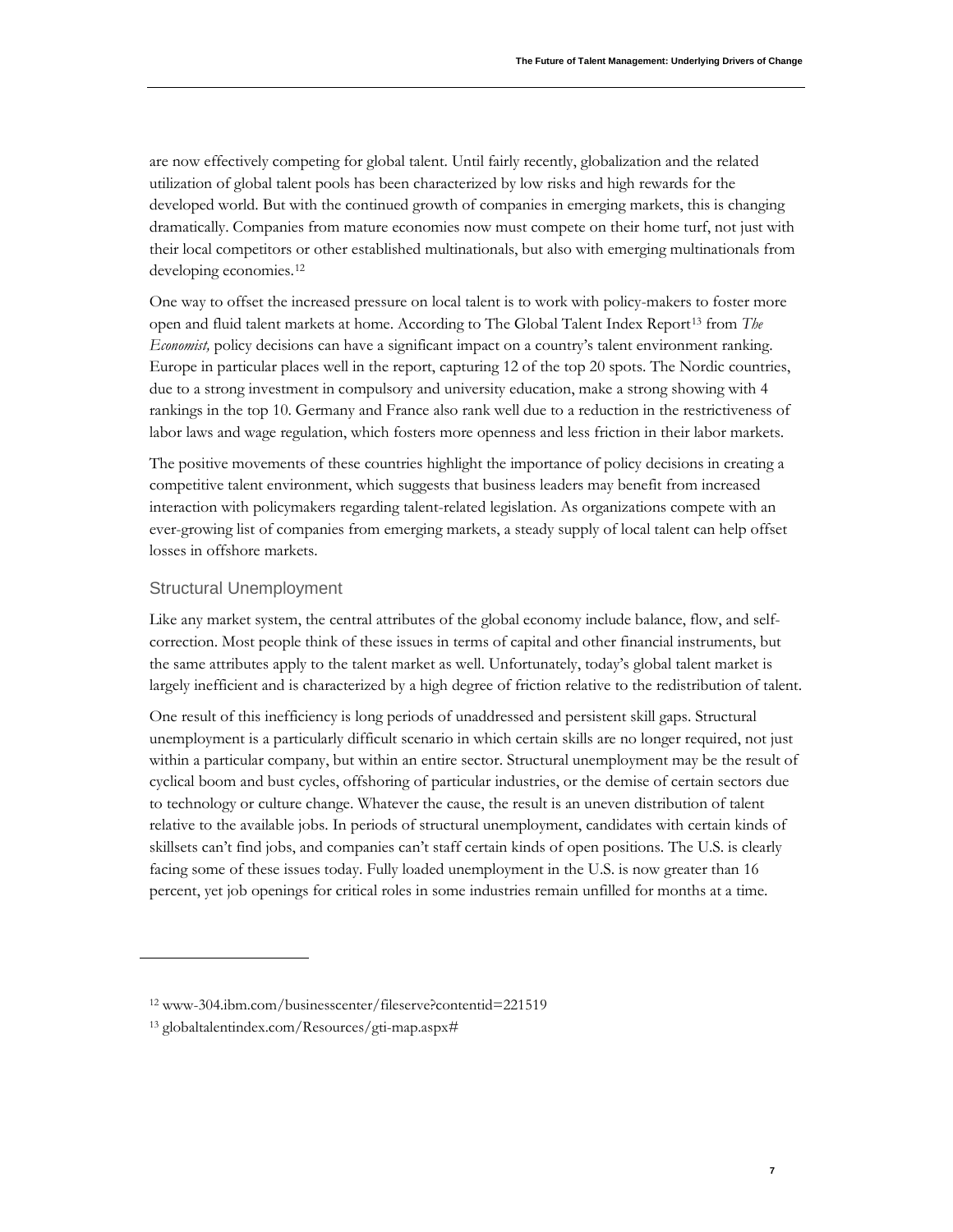**8**

In discussions with survey participants, several hiring managers commented that "time-to-fill" has actually been going up. This was echoed in a recent research paper by *The Economist,* which noted that some companies aren't even trying to find perfect candidates anymore, and are instead focusing on hiring for potential.<sup>[14](#page-9-0)</sup>

"It is possible that companies are resigning themselves to the relative scarcity of experienced workers who can immediately perform to the highest level in a new and responsible role. To compensate for this shortage, a growing number seek to recruit raw potential and then rely on developing this potential themselves."<sup>[15](#page-9-1)</sup>

Deloitte findings also support the notion that certain roles, despite high unemployment, are difficult to fill. Nearly three-quarters of executives surveyed (72 percent) anticipate either a severe or a moderate shortage in research and development (R&D) talent. More than half (56 percent) predict shortages in executive leadership.



Figure 2. Executives anticipate shortages in filling key roles.

In other words, despite high unemployment, there are persistent shortages in key roles. This echoes recent comments by the President of the Federal Reserve Bank of Minneapolis who said, "Monetary stimulus has provided conditions so that manufacturing plants want to hire new workers. But the Fed does not have a means to transform construction workers into manufacturing workers."

While these issues are not new, the combination of globalization, a rapid shift from manufacturing to knowledge work, and an increasing pace of change for both technology and business is creating ideal

<span id="page-9-0"></span><sup>14</sup> businessresearch.eiu.com/global-talent-index-2011-2015.html

<span id="page-9-1"></span><sup>15</sup> businessresearch.eiu.com/global-talent-index-2011-2015.html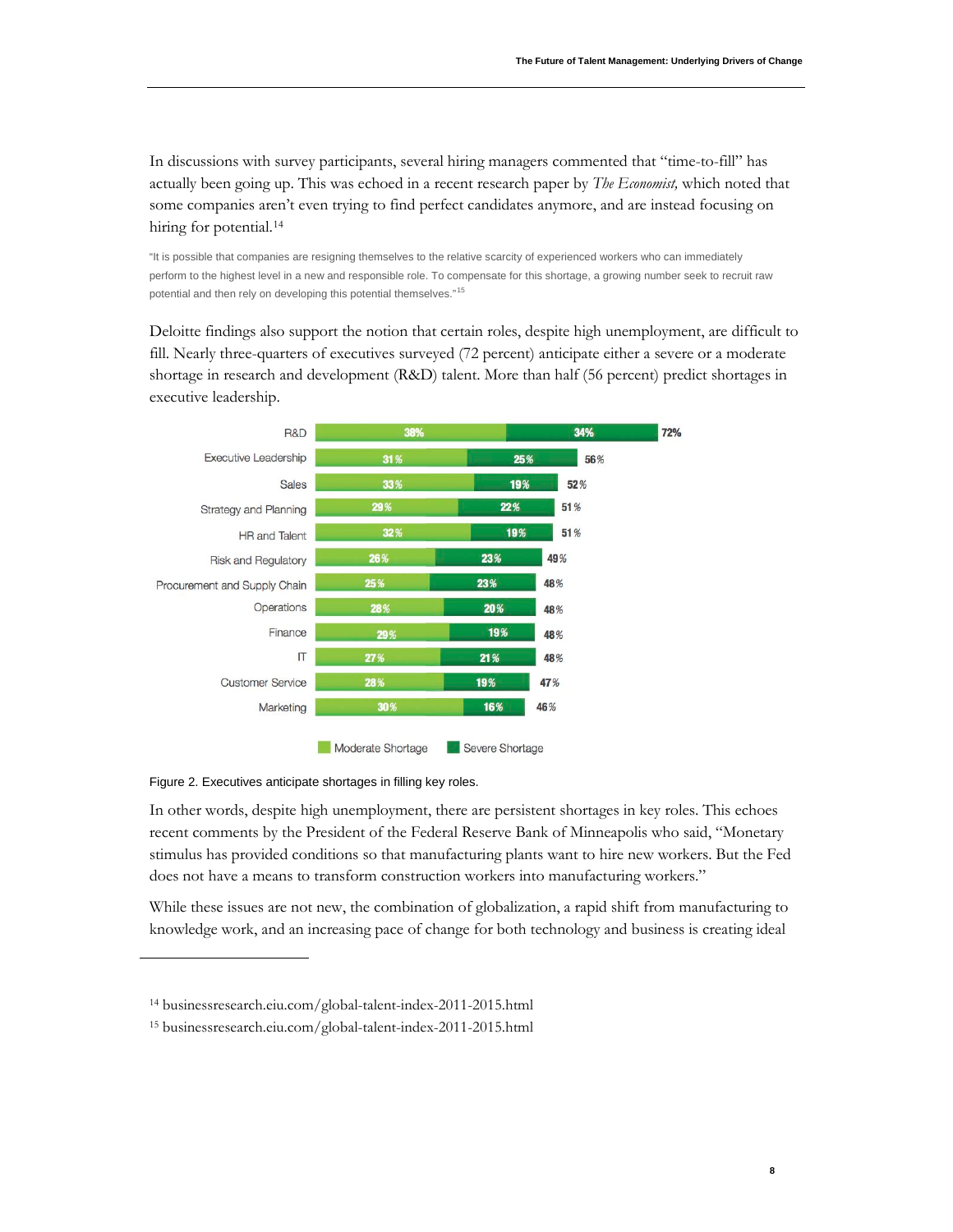**9**

conditions for structural unemployment. Skill gaps and talent mismatches are becoming endemic to global business; for multinational companies, the question isn't whether they will need to combat related skill shortages in a given timeframe, but which countries and how many are facing those issues at any one time. Organizations will need to plan for these sorts of challenges and focus particular attention on talent mobility strategies, rapid reskilling, and strategic hiring practices aimed at tapping into talent surpluses in one geography to offset talent gaps in another.

## Demographic Factors Affecting Talent Management

The demographics of the global workforce are undergoing a significant change. The three biggest talent-related demographic shifts include

- Generational geographies
- Longer lifespans
- Workplace diversity

#### Generational Geographies

The issue of the aging population in developed economies is nothing new. This subject has been covered at some depth for many years now. But less attention has been paid to the differences between established economies and newer ones when it comes to demographics. The real issue isn't that the entire world is skewing toward an older population; it's that established economies are skewing significantly older while emerging economies remain relatively young.



Figure 3. The population in developed countries is aging.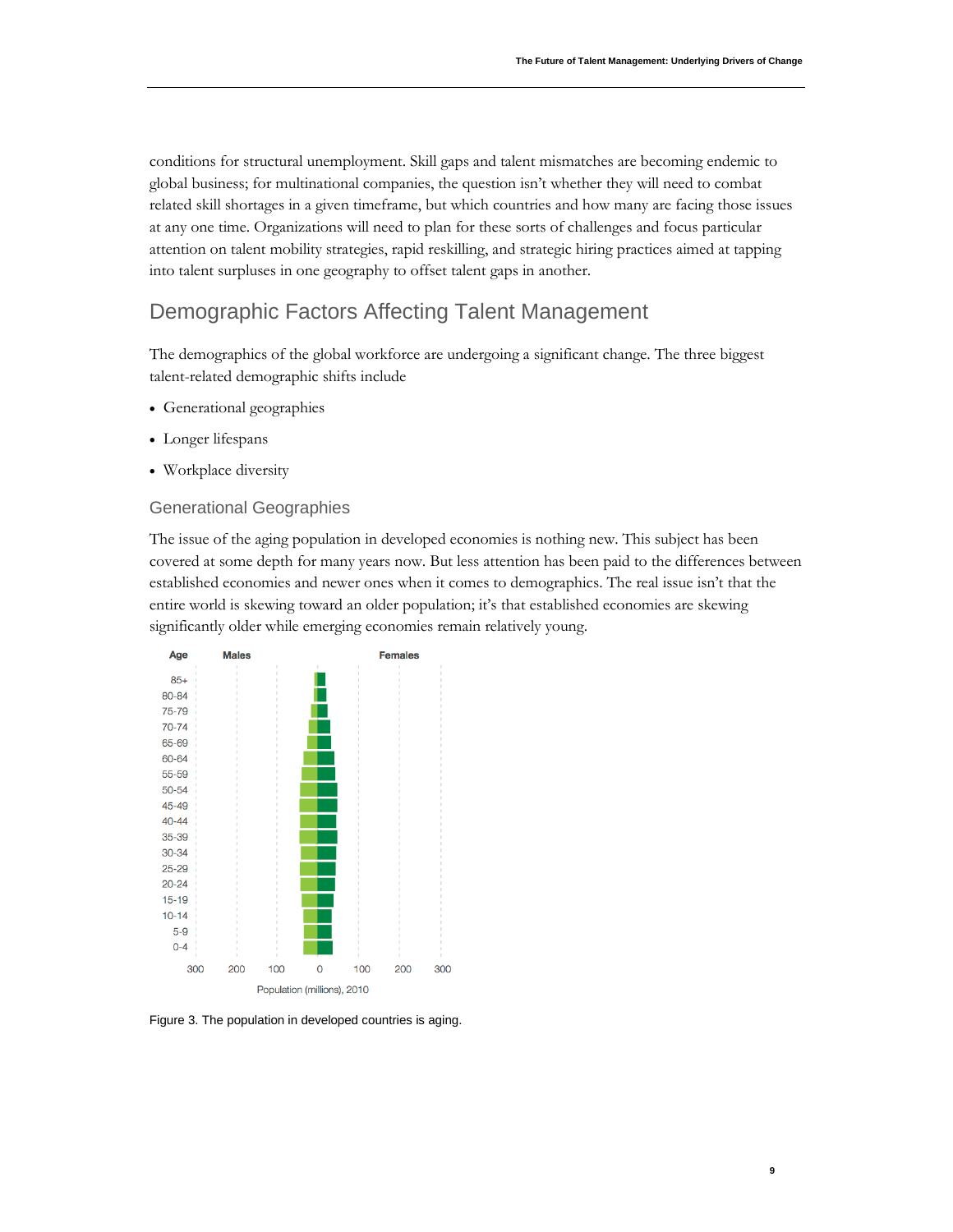

Figure 4. The population in developing countries skews toward youth.

This creates challenges for companies that operate exclusively in developed countries, and it presents opportunities for larger multinationals that operate in both developed and developing countries. The abilities of multinationals to successfully develop and transfer talent from areas of abundance to areas of scarcity in the short term, and to permanently relocate operations to areas of talent abundance in the long term, will be important drivers of talent differentiation in the coming years.

Smaller companies or those that require a local presence in a particular developed geography need to consider how to leverage talent in the developing world via technology, virtual presence, and the thoughtful re-examination of knowledge work processes.[16](#page-11-0)

Although there have been numerous articles written in the U.S. about the coming baby boomer retirement and the key challenges it raises regarding leadership and succession planning, quite a bit less has been written about population growth over the next decade. In this area, the U.S. actually fares quite well as compared to many other developed countries. In fact, the overall U.S. population growth is much closer to that of emerging economies, partly due to birth rates and partly due to immigration. This in no way diminishes the impact of the coming changes for U.S. firms, but it does highlight the depth of these challenges in other established economies and for multinationals that operate primarily in developed economies.

<span id="page-11-0"></span><sup>16</sup> data.un.org/Data.aspx?d=PopDiv&f=variableID%3a12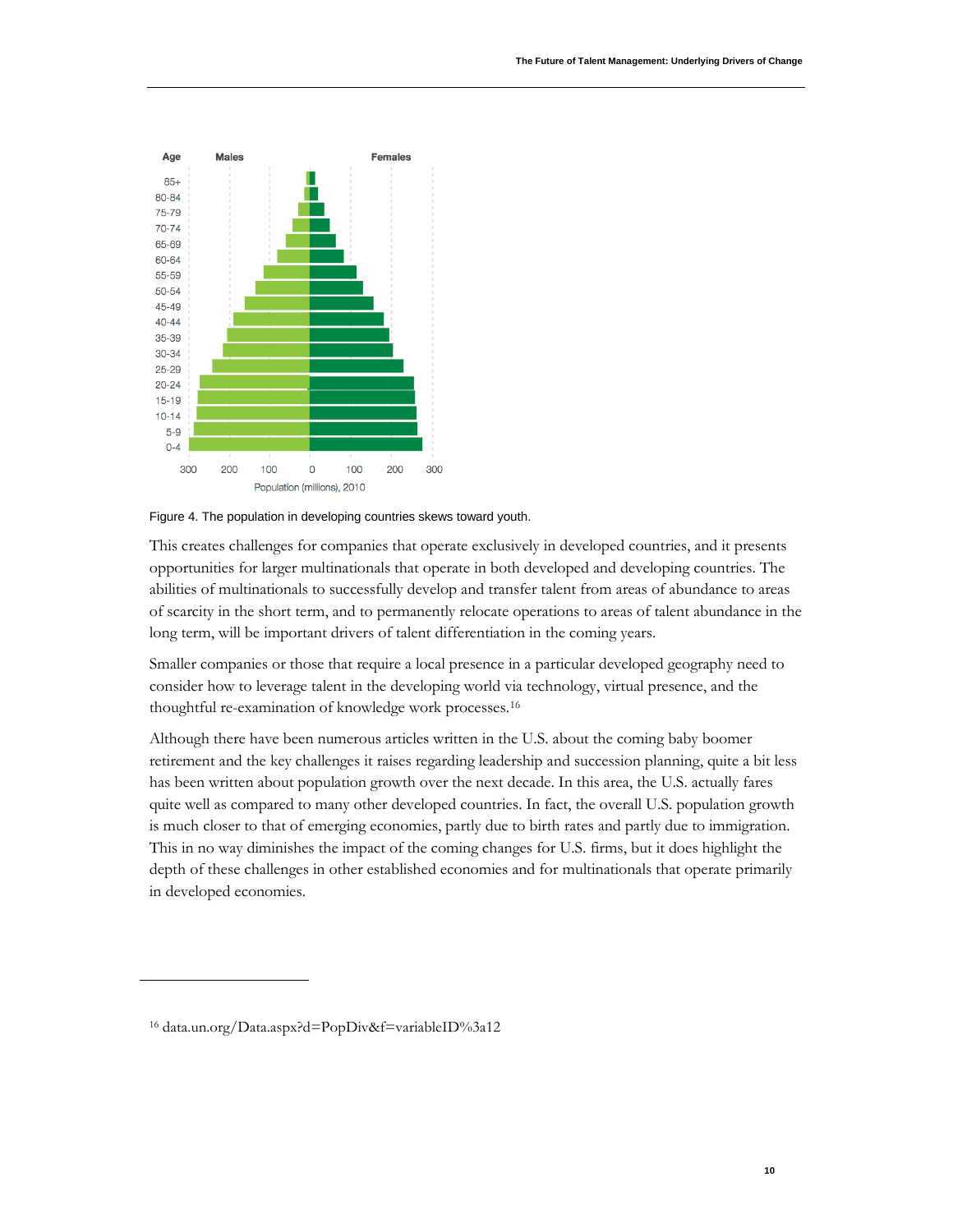| Country    | % Growth |
|------------|----------|
| Russia     | $-8%$    |
| Japan      | -5%      |
| Germany    | $-4%$    |
| Poland     | $-496$   |
| Italy      | $-1%$    |
| Greece     | 09.      |
| France     | 596      |
| UK         |          |
| China      |          |
| Brazil     | icu      |
| <b>USA</b> |          |
| Mexico     | 15%      |
| Turkey     | 17%      |
| India      | 24%      |
| Nigeria    | 46%      |

Figure 5. The U.S. ranking among developing countries in population growth.

### Longer Lifespans

Although the potential workforce impact of retiring seniors has grabbed the majority of headlines in recent years, a related issue has received relatively little attention. As medical advances enable people to survive life-threatening childhood diseases, the perils of early adulthood such as car accidents and violence, and the most common health issues of their middle years such as cancers, heart attacks, and chronic disease, life expectancy continues to increase.

This positive revisionism of life expectancy is a subject that has been deeply researched and tracked by U.S. insurance companies for many years. Actuary tables have long forecast the statistical impacts that longer lifespans is expected to have on life expectancy among seniors.



#### Figure 6. Metropolitan Life Insurance Company (MetLife) tracks life expectancy among seniors in the U.S.

With healthcare advances across developed and developing countries and a greater awareness of personal decisions that impact one's health, the implications of living longer will be even greater. Each year that an individual lives brings another year of advancing medical technology, process, pharmaceutical options, and expanding medical availability in developing countries. In the U.S., the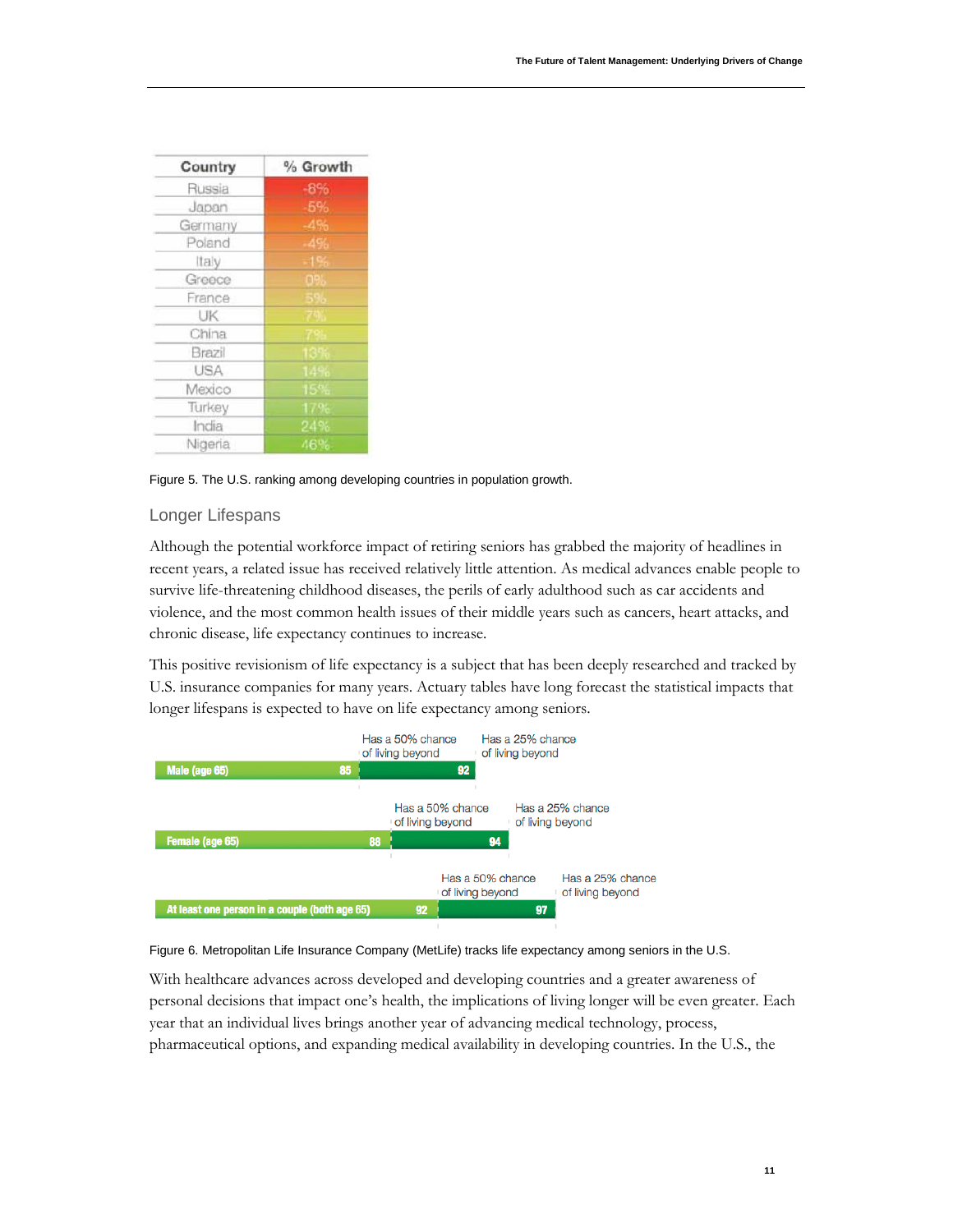combination of these factors means that the average life expectancy for baby boomers is now 83, with one in four 65 year olds expected to live to 92 (U.S. Department of Labor).

Not surprisingly given this extension of health, some workers are choosing to work into what traditionally had been considered their retirement years. A recent survey by Gallup found that 80 percent of U.S. workers intend to work past age 65, most because they want to.[17](#page-13-0) A related survey by the Society for Human Resource Management found that among those seniors who plan to work past age 65, the average anticipated retirement age is 69.5.<sup>[18](#page-13-1)</sup> In Australia, the Bureau of Statistics reports that more than a third of older Australian workers now plan to work until they are at least 70. In the U.K., 42 percent plan to work past their state pension age.[19](#page-13-2)

"In the future there will be fewer workers and people will be working longer."

**—Susan Vance-Johnson, AP Talent Management and Organizational Development, Acatel-Lucent**

The presence and availability of older, more experienced workers in local and global labor markets represents an opportunity to tap new sources of talent, but it also introduces new challenges. Although many seniors are now interested in working into their retirement years, most want to do it on their own terms, either as contractors or at reduced levels of "full-time, always on" commitment. In the U.S., 63 percent of those who intend to work past retirement want to work part time.<sup>[20](#page-13-3)</sup> Many organizations have not yet established strong policies and practices to support flex-time and part-time roles for experts or other seasoned professionals, nor have they addressed related issues of leveraging alumni expertise or enabling more fluid employee-to-employer relationships.

#### Workplace Diversity

With older workers staying in their jobs longer, the workforce is now an amalgam of four generations (veterans, baby boomers, Generation X, and millennials). Each generation has a different work ethic, different levels of comfort with technology, and unique preferences in how they create, consume, and share information. Each generation also has been enculturated quite differently with regard to learning style and adaptation to change.

In addition to the diversity created through generational differences, women and multicultural workers represent an increasing percentage of the global workforce. This presents opportunities, particularly in countries and cultures where some groups have been previously underrepresented in the working population. Ample evidence suggests that greater diversity in innovation and process decisions can lead

<span id="page-13-0"></span><sup>17</sup> gallup.com/poll/147866/Workers-Expect-Keep-Working-Retirement-Age.aspx

<span id="page-13-1"></span><sup>18</sup> shrm.org/about/foundation/research/Pages/SHRMFoundationResearchKanfer.aspx

<span id="page-13-2"></span><sup>19</sup> eurofound.europa.eu/eiro/2010/11/articles/uk1011039i.htm

<span id="page-13-3"></span><sup>20</sup> gallup.com/poll/147866/Workers-Expect-Keep-Working-Retirement-Age.aspx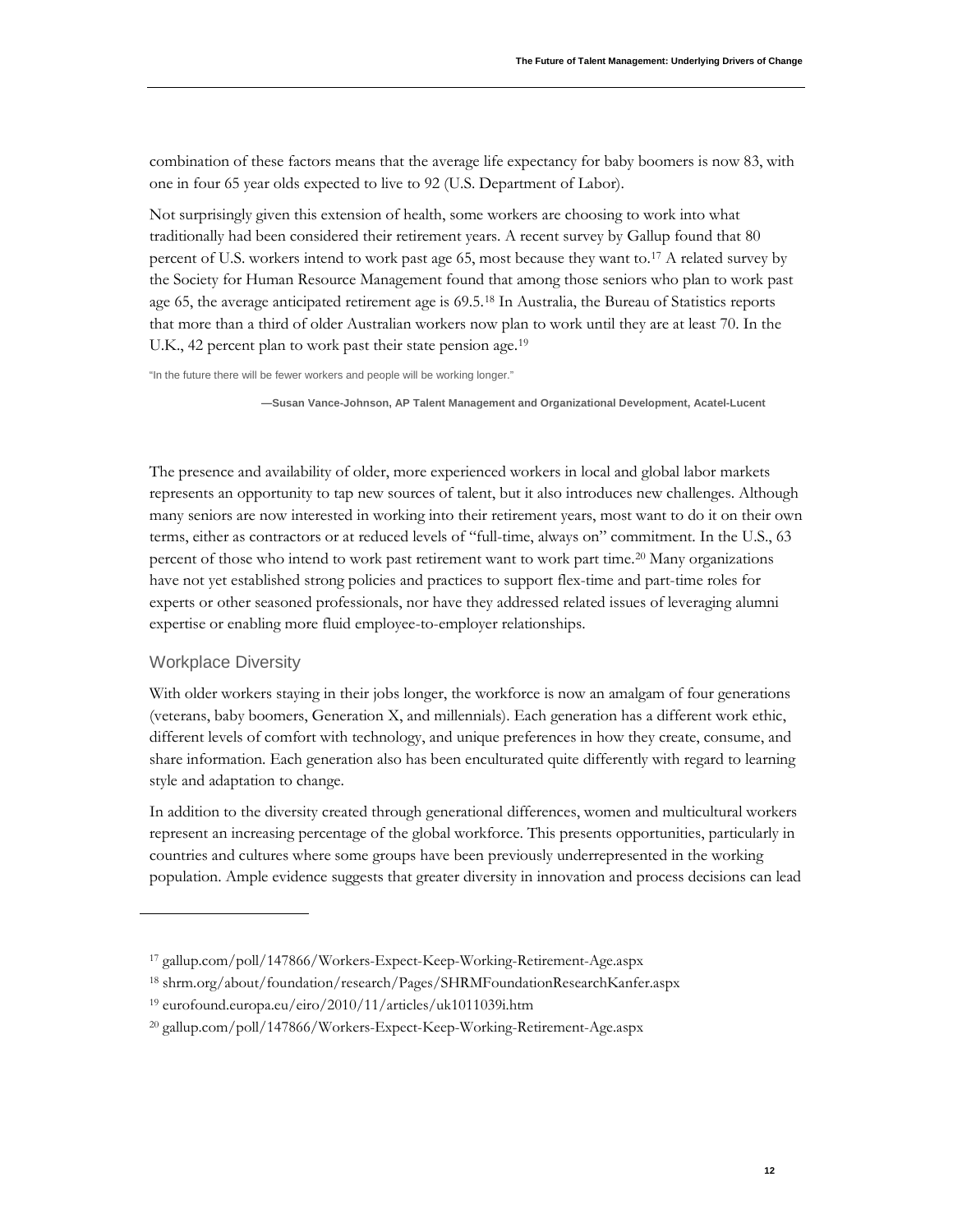to better outcomes over time. It is equally true, however, that greater diversity can also present challenges related to team cohesion, short-term performance, communication, and organization culture. As with the challenge of delayed senior retirements, organizations will need to thoughtfully consider HR and talent management practices on macro and micro levels to address these issues.

# Technology Factors Affecting Talent Management

The future workforce will require technical skills for many job levels and categories of work. Even traditional blue color jobs have been affected by technological changes. For example

- Automotive manufacturers have automated production through the use of computer-aided manufacturing. This automation has not only displaced workers, but also requires a different set of skills to operate these machines.
- In larger retail stores, associates are now using hand-held devices to get information about new promotional items, receive training, and even punch in for work.

Technology is changing the way people work even in the highly personalized healthcare professions. These impacts range from subtle changes such as automated patient record-keeping to more dramatic changes such as robotic surgery.

The technology trends that are having the greatest impact on talent management are

- Increased expectations
- Digitization
- Telecommunications

#### Increased Expectations

It's long been recognized that human knowledge isn't just growing, it is growing at an ever-accelerating pace. It's also an accepted truism that much of what college students learn is outdated by the time they graduate due to this rate of increase. Current estimates are that human knowledge doubles every two years on average.<sup>21</sup>

According to celebrated futurist Ray Kurzweil, an analysis of the history of technology shows that the technological growth rate is exponential, contrary to the common-sense intuitive linear view. So we won't experience 100 years of progress in the twenty-first century—it may be more like 20,000 years of

<span id="page-14-0"></span><sup>21</sup> theglobeandmail.com/news/national/time-to-lead/internet/human-knowledge-by-thenumbers/article1801253/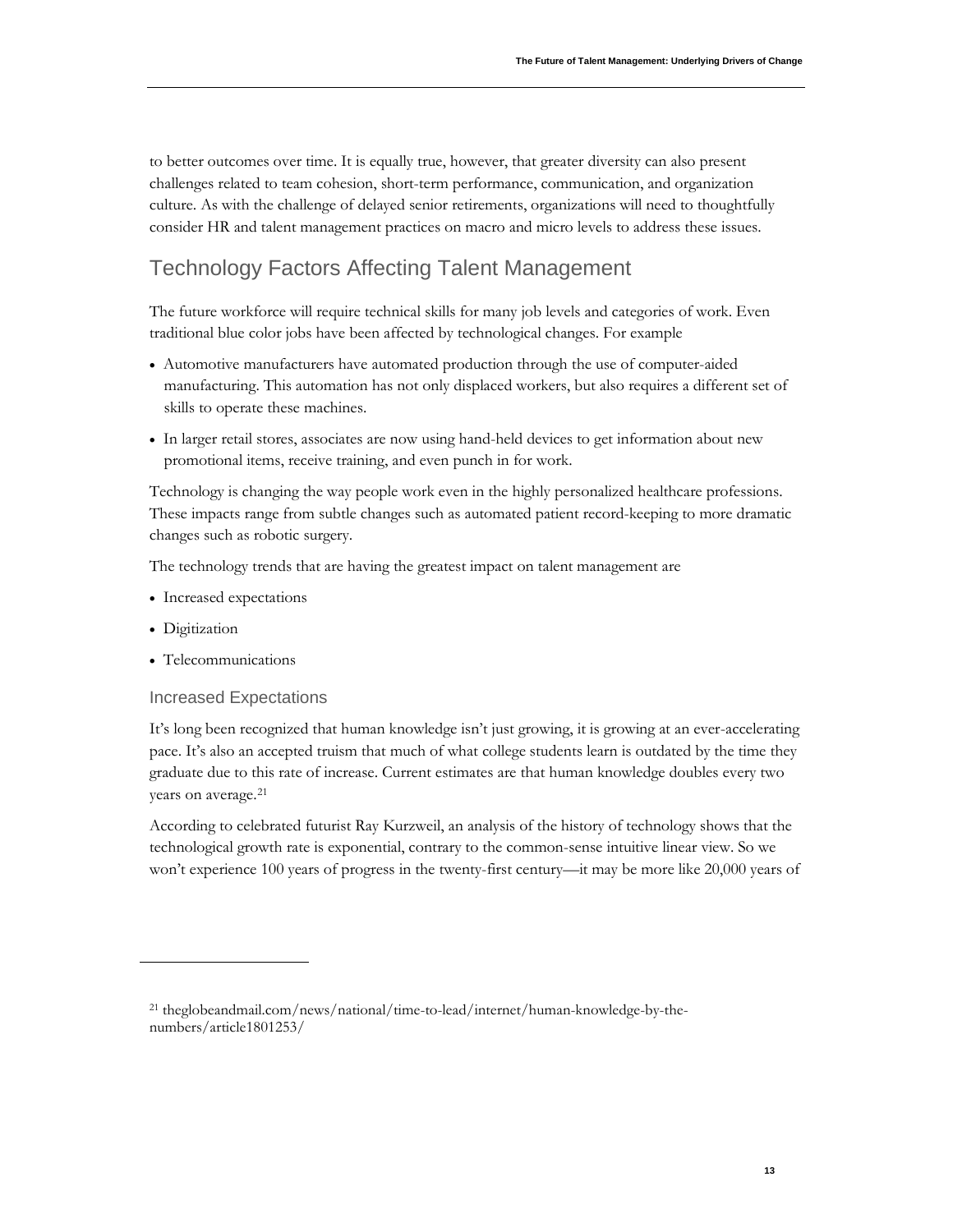progress (at today's rate). The "returns," such as chip speed and cost-effectiveness, also increase exponentially. There's even exponential growth in the rate of exponential growth.[22](#page-15-0)

A corollary to this is that the rate of technology adoption is also accelerating. It took 38 years for radio to be adopted by 50 million consumers. Television took 13. The internet, iPods, and Facebook took four, three, and two years respectively[.23](#page-15-1) And the iPad did it in a year and a half—at the rate of one sold per second.[24](#page-15-2)

The key takeaway from these adoption rates is that knowledge, technology innovation, and technology adoption are all experiencing exponential growth. So although HR professionals and managers will have an ever more powerful set of tools and technologies to discover and manage talent, employees and candidates will also have greater expectations about the tools they use to perform their jobs, create and maintain professional connections, and rapidly find the relevant information or expertise they need to do their jobs.

### **Digitization**

When asked what technology had the biggest impact on their company and their talent management strategy, 95 percent of those interviewed said it was the internet. The internet has not only allowed people to connect, communicate, and create communities, it has also changed corporate business plans and the competitive landscape. In fact it created a new business model, partly predicated on the digitization of content, and partly predicated on the digitization of commerce itself, a process that led to the wholesale disintermediation of entire industries, such as print journalism, banking, travel, retail, music, and video renting, among many others.

Media has also become digitized. With the advent of the Kindle and the e-book paradigm, books and magazines have become primarily digital assets, a transformation that echoes and extends the evolution of newspapers from physical artifacts to digital pages. Apple led a music transformation effort with the advent of iTunes and the popularization of the MP3 format. Netflix and various cable companies are now doing the same thing with movies and television. According to Karl Ederle, VP of Product Strategy for Oracle Taleo talent management products, "nothing has changed the competitive landscape more than digitization."

Just as digitization has transformed the consumption of media and the practices of commerce, so too has it transformed talent management practices. The digitization of talent profiles and required talent attributes are key elements of this transformation. The Oracle Taleo product family has been

<span id="page-15-0"></span><sup>22</sup> kurzweilai.net/the-law-of-accelerating-returns

<span id="page-15-1"></span><sup>23</sup> theglobeandmail.com/news/national/time-to-lead/internet/human-knowledge-by-thenumbers/article1801253/

<span id="page-15-2"></span><sup>24</sup> blogs.computerworld.com/18550/apple\_2011\_ipad\_sales\_hit\_40\_million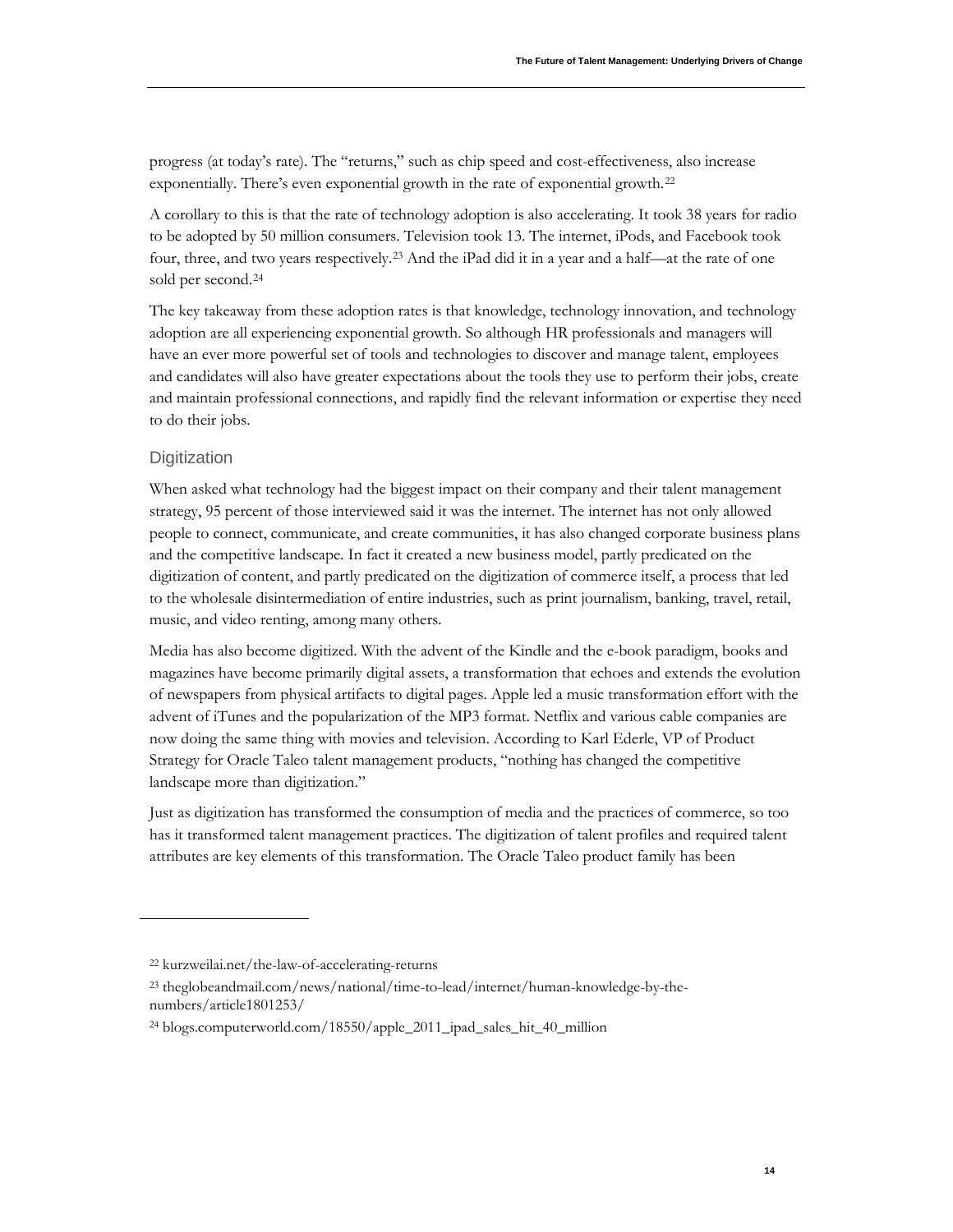incorporating and driving innovations around digitized candidate profiles, assessments, and job matching technologies for many years.

With the advent of social media, LinkedIn and similar services have enabled candidates to maintain a resume and related body of work in the cloud. And this is just the beginning. The digitization of key talent data and talent transactions will transform how companies generate workforce plans, recruit and hire, share and utilize talent, and create goal-aligned development plans.

#### Telecommunications

Telecommunication technology is experiencing the same exponential growth as hardware, storage, and processing technologies. Given the rise of knowledge work and the incredible growth of virtual teams in the last few years, this technology deserves a bit more scrutiny.

There are three aspects of telecommunications that are having and will continue to have significant impacts on talent management and HR practices.

- Speed increases
- Bandwidth increases
- Enormous growth in mobile internet access

Telecommunication technology has always been unbelievably fast, right from its modern origins with the telegraph. Recent advances are even more impressive.

- We can now stream movies from other continents on demand, not just to wired devices, but also to wireless ones
- We can listen to music in the cloud with high enough quality and reliability that companies such as Spotify, a music-in-the-cloud offering, might provide the first credible threat to Apple's iTunes hegemony[25](#page-16-0)
- We edit graphics over the Web with online versions of photo editing technology that are responsive enough to satisfy the needs of serious digital designers<sup>[26](#page-16-1)</sup>
- We play video games online—not just those games that are designed for play over the Web, but full hosting and controller virtualization through emulation technologies that respond in the millisecond range[27](#page-16-2)

In fact, wireless transfer speeds such as 4G now rival landline speeds, and almost one in five global mobile subscribers have access to fast mobile internet (3G or better).[28](#page-16-3)

<span id="page-16-3"></span><span id="page-16-0"></span><sup>25</sup> [rollingstone.com/culture/blogs/gear-up/spotify-can-now-be-integrated-into-apple-ios-apps-20110831](http://www.rollingstone.com/culture/blogs/gear-up/spotify-can-now-be-integrated-into-apple-ios-apps-20110831)

<span id="page-16-1"></span><sup>26</sup> photoshop.com/tools/overview

<span id="page-16-2"></span><sup>27</sup> businessweek.com/magazine/content/11\_27/b4235037448495.htm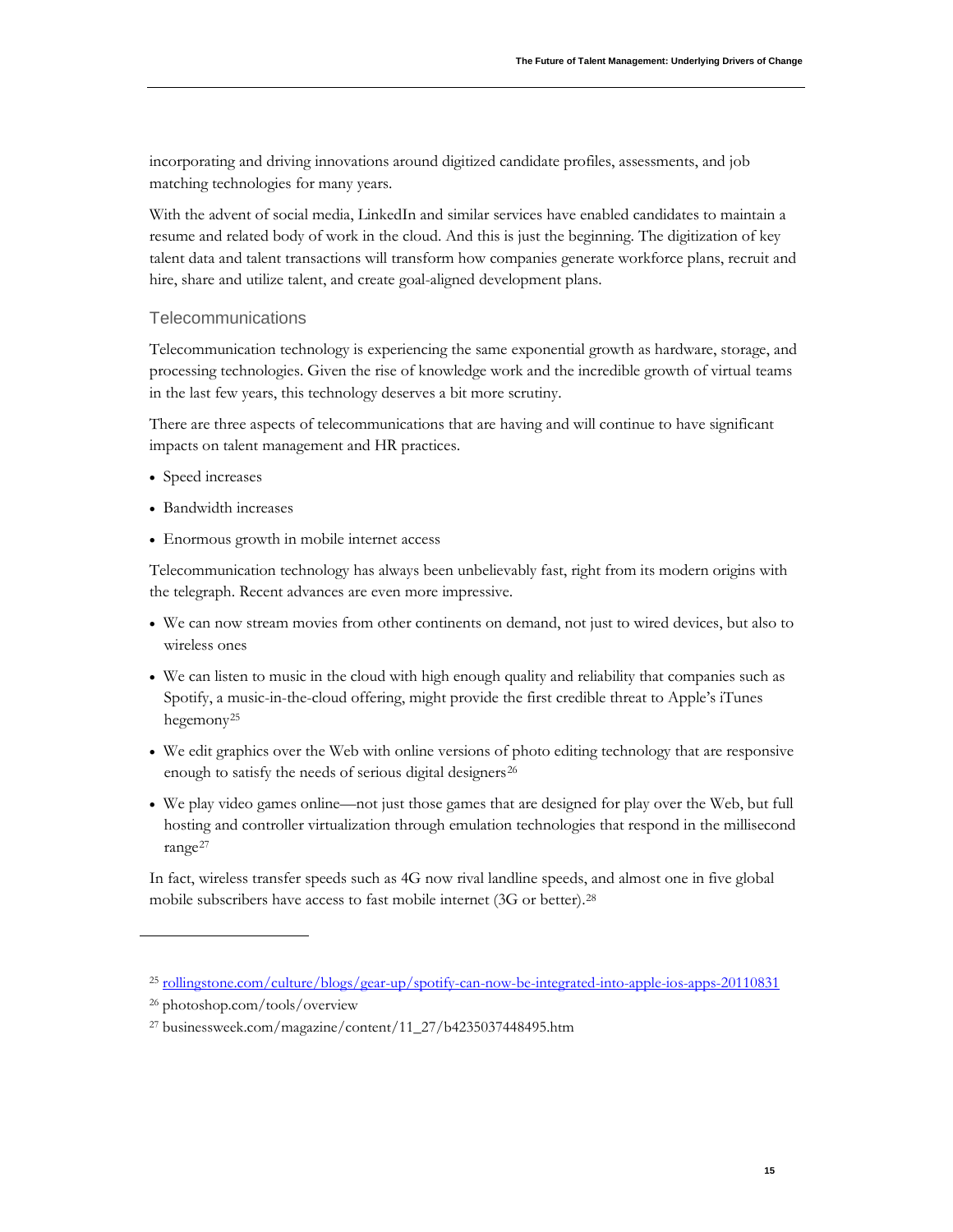In terms of bandwidth, an ongoing stream of advances has led to data plans for cellular technologies that are now offered in the gigabyte range and show no signs of slowing down. A recent breakthrough in cellular technologies is projected to double the carrying capacity of cellular networks using the existing network of cell towers.<sup>[29](#page-17-0)</sup>

With the advances in cellular technology, plus the adoption of more-recent standards in developing economies, mobile is already the dominant method of connecting to the internet in many areas of the world. In fact, on a global basis, mobile internet access is growing at far faster rates than desktop access, fueled in part by the greater variety and lower price points of mobile internet access technologies. Even in the U.S., 25 percent of Web users use mobile access exclusively. At current growth rates, mobile internet access is projected to surpass desktop internet access in 2013. A similar pattern is starting to emerge regarding landlines and cell phones, with a significant portion of the world now standardized on cell phones.[30](#page-17-1)



Figure 7. Microsoft Tag projects global use of mobile versus desktop internet access.

<sup>28</sup> reviews.cnet.com/8301-12261\_7-20000832-10356022.html and http://mobithinking.com/mobilemarketing-tools/latest-mobile-stats

<span id="page-17-0"></span><sup>29</sup> kurzweilai.net/full-duplex-breakthrough-could-double-wireless-capacity-with-no-new-towers

<span id="page-17-1"></span><sup>30</sup> mashable.com/2011/03/23/mobile-by-the-numbers-infogrpahic/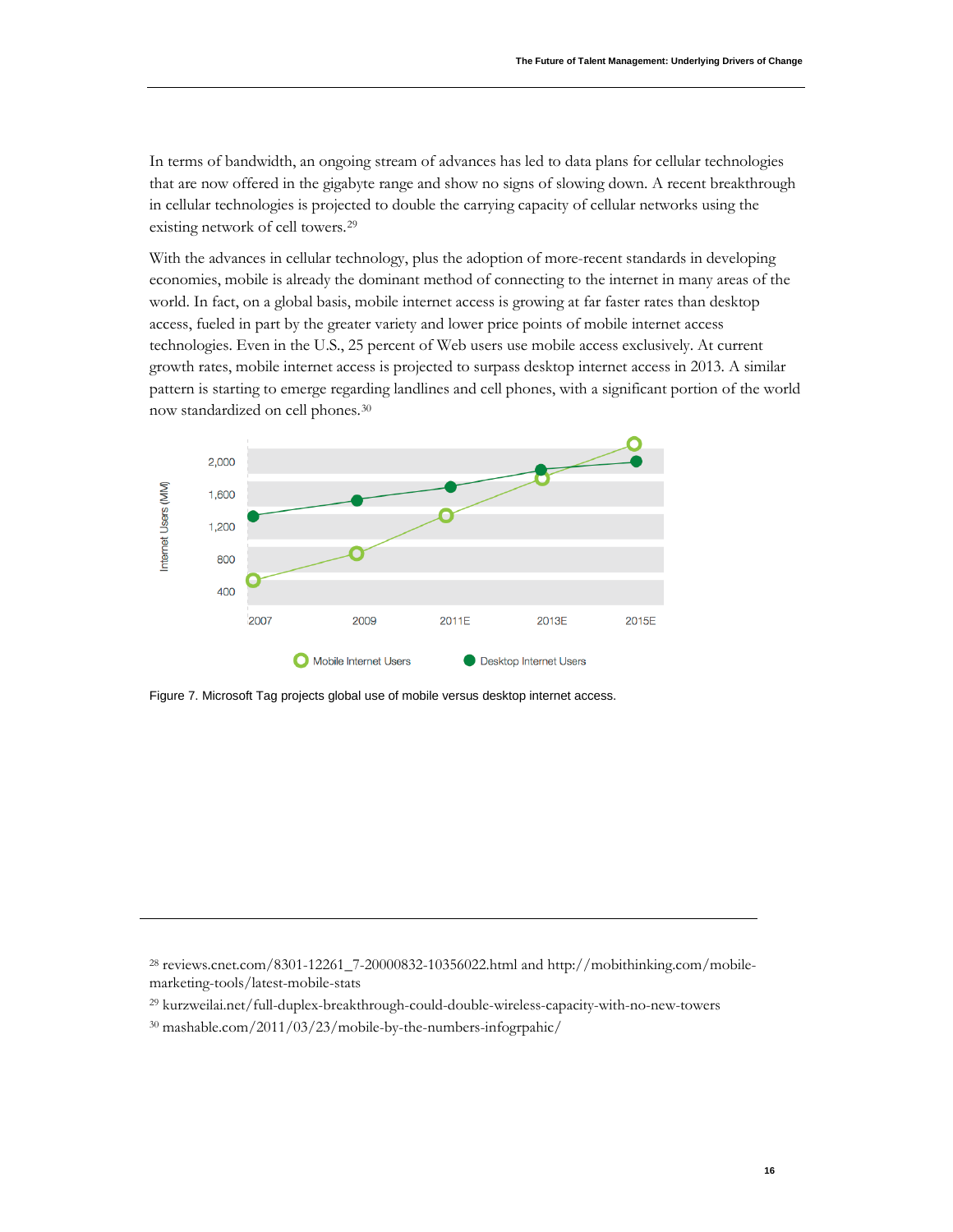

Figure 8. In 2004, ITU tracked telephone subscribers per 100 inhabitants in Africa.<sup>[31](#page-18-0)</sup>

The incredible advances in telecommunications over the past few years and the coming innovation in the next few years will lead to profound changes in how we utilize talent within given geographies and across them. Organizations will be able to tap into pools of talent all over the globe, not just through full-time employees but also through contractors, consultants, and freelance experts who bid on specific projects.

Efforts to tap into global talent pools are already underway, as seen in some of the recent practices of innovative organizations. Solutions such as Innocentive, Mechanical Turk, and TopCoder—an example of a new hyperspecialization trend noted in a recent Harvard Business Review article<sup>32</sup>-are already being leveraged by leading organizations that seek competitive advantage through talent.

Some organizations, particularly those in the hospitality industry, are investing heavily in core HR concepts such as talent mobility and workforce rebalancing efforts. Still other companies are pursuing strategies such as P&G's open innovation model, [33](#page-18-2) and Cisco and Netflix's use of talent-driven competitions<sup>[34](#page-18-3)</sup> to tap into the collective expertise of the public at large to solve key business challenges. Although these innovations will certainly become more mainstream in coming years, it's likely that even more innovations will emerge, particularly as social networks and telecommunications continue to remove barriers to global collaboration, virtual work, and communication.

<span id="page-18-0"></span><sup>31</sup> emeraldinsight.com/journals.htm?articleid=1742120&show=html

<span id="page-18-1"></span><sup>32</sup> hbr.org/2011/07/the-big-idea-the-age-of-hyperspecialization/ar/1

<span id="page-18-2"></span><sup>33</sup> hbswk.hbs.edu/archive/5258.html

<span id="page-18-3"></span><sup>34</sup> cisco.com/web/solutions/iprize/index.html and

nytimes.com/2009/09/22/technology/internet/22netflix.html?ref=technology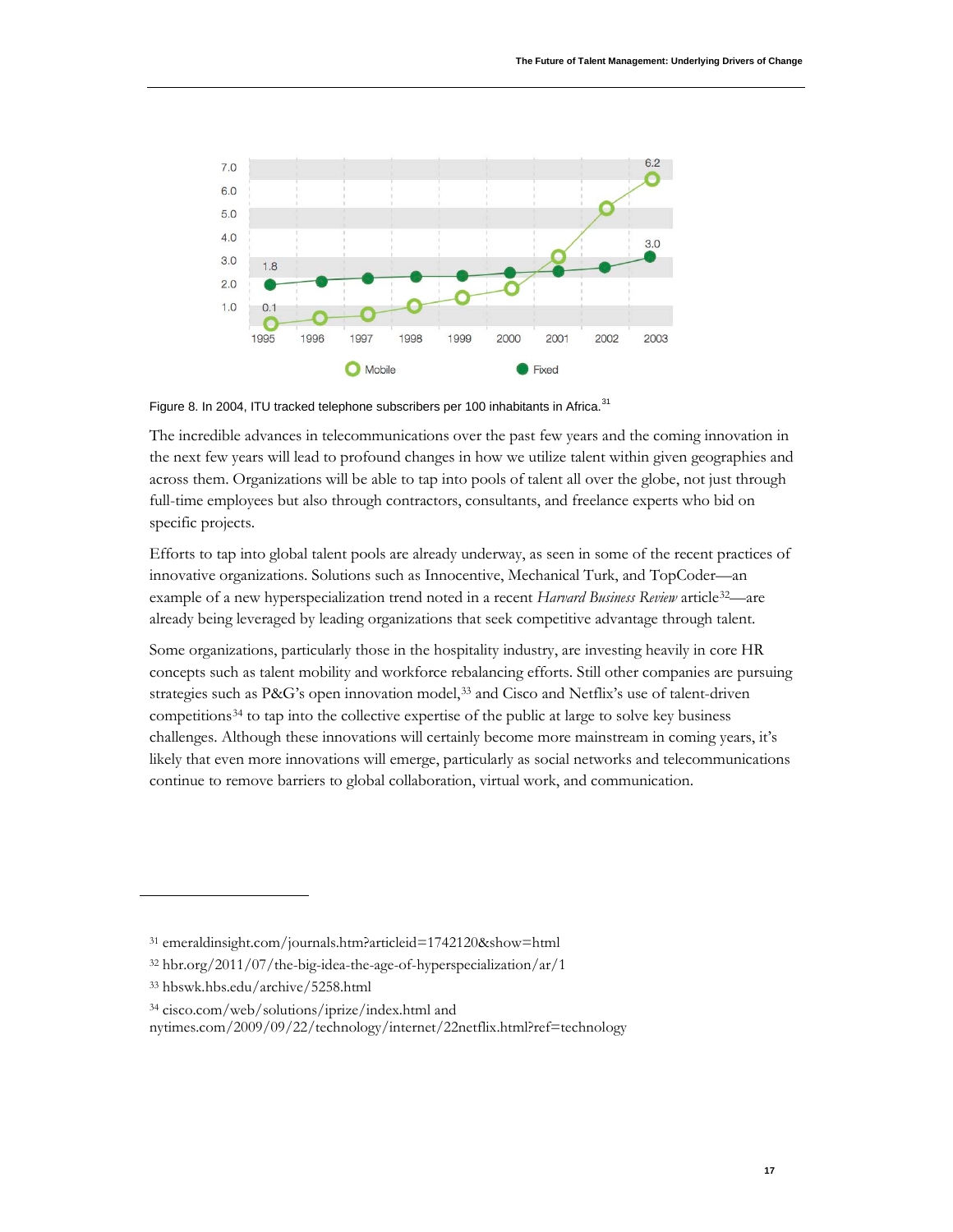### Intersections and Rogue Waves

Each of the factors discussed so far will dramatically impact the practice, strategic importance, and scope of talent management for many years to come. It's likely that these influences will even redefine what talent management means, and extend the concept beyond a company's four walls and existing paradigms of employee-to-employer relationships.

These factors do not represent the sum total of talent management influences, and perhaps just as important are the impacts of the interplay of them. None of these factors exist in isolation from each other or from the wider impacts of other socio-economic influences. Although many of these intersection points have not yet happened, there are a few already in play that are worth noting.

- Personal empowerment
- Contingency work
- Regulatory policy and macro political shifts

One consequence of advancing technological innovation has been a dramatic increase in personal empowerment. In vast swaths of our personal lives, intermediaries have been eliminated or relegated to the sidelines, enabling individuals to take more direct control over their affairs, whether through online banking, investing, travel planning, or consumer purchases.

The intermediary absent from the interaction is almost always an in-person expert. In fact, the paradigm shift from in-person sharing of expertise to the mass sharing of expertise is perhaps the internet's greatest accomplishment. Google, YouTube, and Wikipedia have fundamentally transformed how we discover and access expert information. Today more information is available to a 22-year old political refugee in Africa with a cell phone than was available to a CEO in the 1980s.

Personal empowerment is also being driven by access to an unprecedented number of communication and collaboration technologies. Twitter is now used to share real-time news from any corner of the world (via mobile access to the internet in many cases) on topics as diverse as natural disasters, political movements, and celebrity gossip. Through blog and wiki technologies, individuals can share expertise and opinions with the world at large and amass followings that rival those of dedicated news organizations. Facebook, LinkedIn, and Orkut enable individuals to stay connected with friends and colleagues all over the globe. At no other time in human history have so many empowering technologies been in the hands of everyday citizens.

This environment will deeply affect talent management practices. The generations that have grown up with these technologies have been enculturated to expect high levels of autonomy, control, and selfefficacy. Expecting these employees to blindly follow direction or work as automatons in highly structured roles characterized by low levels of self-direction or creativity is likely going to cause significant challenges. Similarly, asking members of these generations to work with subpar enterprise technology while simultaneously denying access to more powerful external tools will result in serious disengagement—if companies with such an environment could even attract enough workers to survive.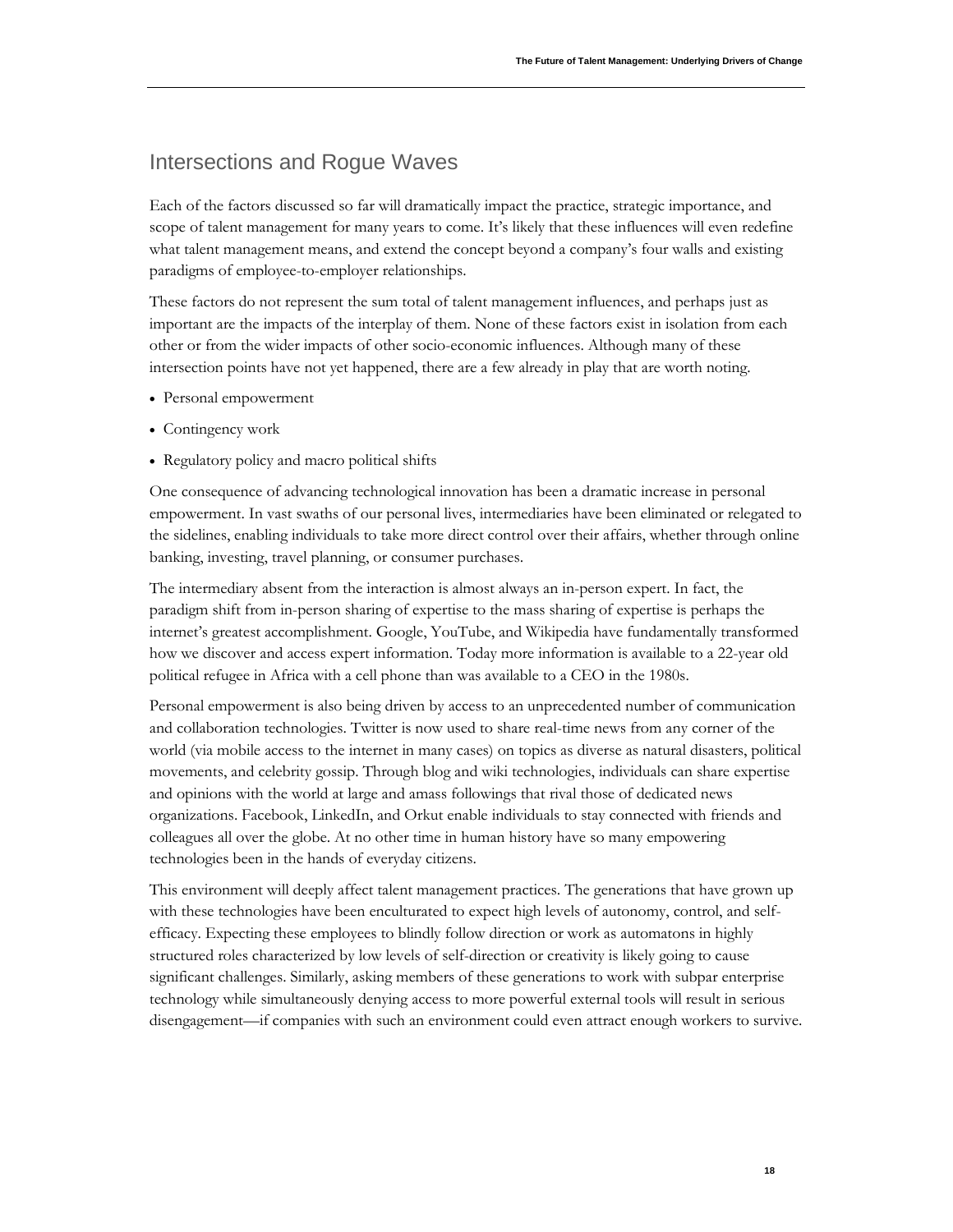Many people will instead just opt to work for themselves. In the U.S., contingency work has been on the rise for decades, but sharply so in the last few years. The rise in contingency work is being driven by multiple factors: the increase in technological power now available to the individual, the disconnect between personal empowerment and old-fashioned business practices that still reflect top-down hierarchical practices, and a business-driven need to become ever leaner and more agile. While contingency work rates are not as high in Europe or other parts of the world as they are in the U.S., expected changes to government safety nets and the continued loosening of top-down economic policies may change this.

Regulatory and political factors might seem separate from influences such as the aging workforce, but they are in fact significantly impacted by them. For example, the aging of the global workforce has resulted in the raising of retirement ages in the U.S., Germany, and France; the passing of comprehensive healthcare reform in the U.S.; and the elimination of mandatory retirement ages in the U.K. These regulatory changes affect talent management practices and processes. In the U.S., the implementation of healthcare reform is expected to significantly reduce the number of small businesses that offer health insurance to their employees. For many individuals, healthcare benefits are a primary reason to work as a full-time employee. Given this change, how many more knowledge workers and experienced professionals will attempt to move into roles as consultants? To what extent might this policy initiative accelerate the growth of contingency employment in the U.S.?

The core influences of technology, demographics, and economics can also combine to create "rogue wave" events in which the total isn't just greater than sum of the parts, it is orders of magnitude greater. In the Middle East, the confluence of young, technologically savvy, empowered citizens has been a significant underlying contributor to the Arab Spring. It's undeniable that the availability of social media technologies and internet access, largely through mobile devices, was a key contributor both to the start of the movement and to its sustained resonance. If these democratic movements hold and evolve toward full-fledged democratic states, new global sources of talent will emerge at a key crossroads between Europe and Asia.

# The Future Is Unevenly Distributed

Although all these trends are well documented, they are not created equal. The knowledge workers of a Mumbai-based multinational have access to more information than U.S. citizens living in an area not served well by internet telecommunication providers. Similarly, in Europe, 50 percent of Dutch households have connection speeds in excess of 10 Mbs, whereas Eastern European countries connect at less than 1 Mbs, if they connect at all.<sup>[35](#page-20-0)</sup> Of course, wealth and age also play into the digital divide.

<span id="page-20-0"></span><sup>35</sup> setyoufreenews.com/2011/08/09/can-the-eu-close-europes-digital-divide/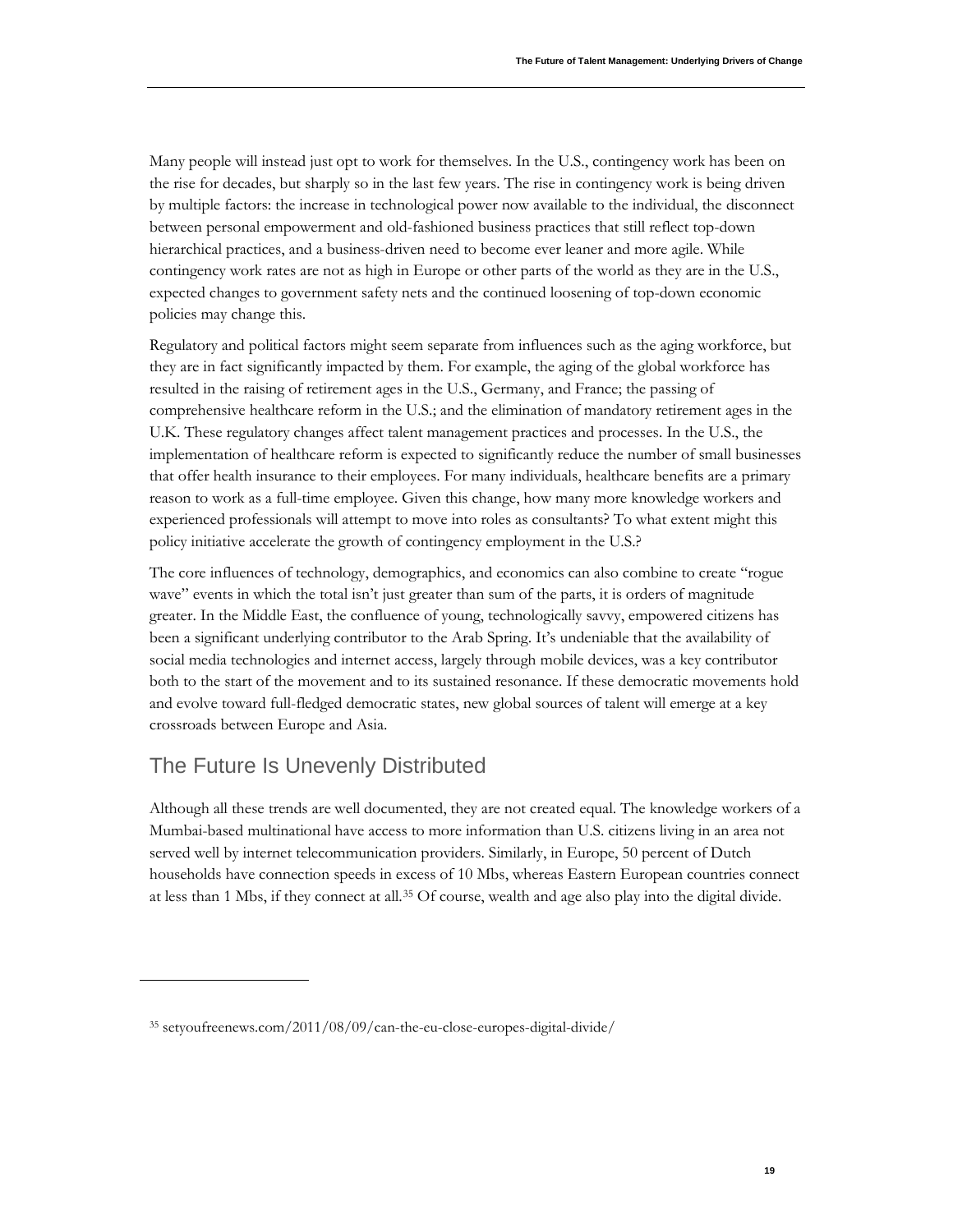"The future is already here—it's just not evenly distributed."

**—William Gibson, in** *The Economist***, December 4, 2003**

The nature of any given job can also dramatically impact the applicability of any of these trends. A multinational financial institution may be global in reach and scale, but its bank tellers will still be hired and promoted locally. Thus, some of them will swim into the global talent ocean with its attendant risks and opportunities, while a others will never leave the backyard swimming pool.

A related issue is the intersection of digital work and knowledge work. The bank tellers in the example above are digital workers, but not necessarily knowledge workers. Tellers handle fairly routine tasks following prescribed rules and processes, which is why so much of the work can be automated through online banking. Contrast this work with the expertise of a retail worker in a hardware store who provides advice on plumbing or electrical projects. This work involves a great deal of judgment, critical thinking, and personal interaction. Continued advances in technology threaten the remaining work opportunities for tellers but open new possibilities for retail hardware store workers by enabling them to make even better decisions via mobile internet access and decision-support technology.

Demographic issues are similarly uneven. Older workers' expertise cannot be leveraged in countries with mandatory retirement ages. And in countries handicapped by racial or gender bias, workplace diversity across virtual teams can pose significant challenges regarding team cohesion and performance. Moreover, if certain groups are culturally excluded from the workplace or positions of authority, organizations may be constrained in the execution of strategic expansion plans.

### **Conclusion**

Although future social and economic drivers will provide many new opportunities, it's important to remember that these changes will not apply to all sectors, all economies, or all employees evenly. Talent professionals in coming years will need to develop a nuanced view of emerging trends, not just in terms of how they will impact the organization, but also how and where they might not. In particular, it will be important to understand the talent implications of the imbalances.

It's clear that the impact on talent management of changing demographics, economic evolution, and technology advances will be profound. In concert, these factors can be mutually reinforcing, and result in even larger impacts. Organizations that regard talent as a key differentiator have no choice but to consider the impacts of these trends on their talent processes and strategies.